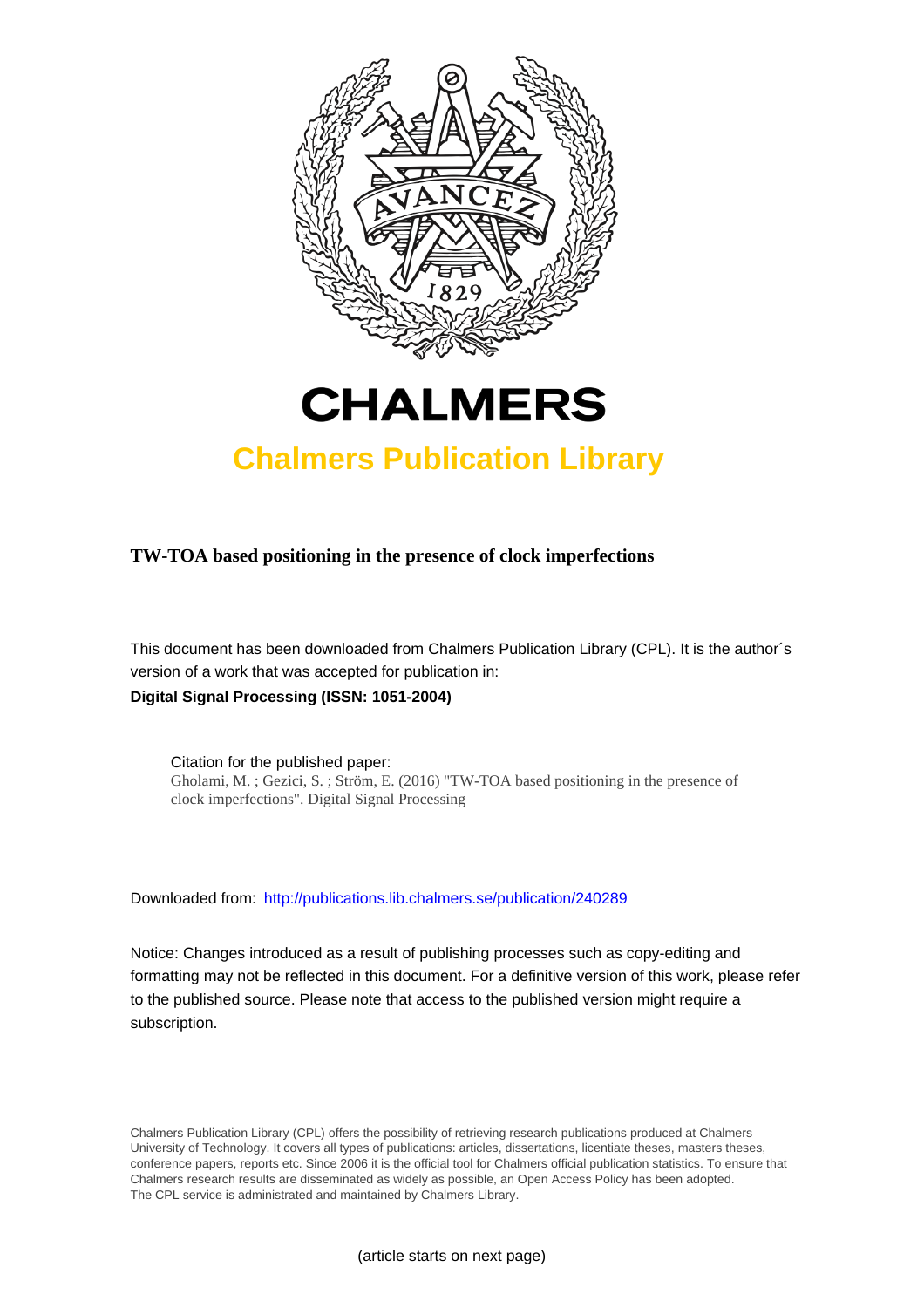## TW-TOA Based Positioning in the Presence of Clock Imperfections

Mohammad Reza Gholami<sup>a,∗</sup>, Sinan Gezici<sup>b</sup>, Erik G. Ström<sup>c</sup>

<sup>a</sup>Campanja AB, Stockholm SE-111 57, Sweden  $^{b}$  Department of Electrical and Electronics Engineering, Bilkent University, Ankara 06800, Turkey. <sup>c</sup>Division of Communication Systems, Department of Signals and Systems, Chalmers University of Technology.

#### Abstract

This manuscript studies the positioning problem based on two-way time-of-arrival (TW-TOA) measurements in semi-asynchronous wireless sensor networks in which the clock of a target node is unsynchronized with the reference time. Since the optimal estimator for this problem involves difficult nonconvex optimization, two suboptimal estimators are proposed based on the squared-range least squares and the least absolute mean of residual errors. We formulated the former approach as an extended general trust region subproblem (EGTR) and propose a simple technique to solve it approximately. The latter approach is formulate as a *difference of* convex functions programming (DCP), which can be solved using a concave-convex procedure. Simulation results illustrate the high performance of the proposed techniques, especially for the DCP approach. Keywords: Positioning, two-way time-of-arrival (TW-TOA), clock imperfection, convex optimization, trust region subproblems, concave-convex procedure.

#### 1. Introduction

Location aware services are becoming vital requirements for many wireless systems. Due to some drawbacks of using GPS receivers at wireless nodes for some scenarios, self-position recovery has been proposed as an alternative approach and extensively investigated in the literature [\[1,](#page-21-0) [2,](#page-22-0) [3,](#page-22-1) [4,](#page-22-2) [5,](#page-22-3) [6\]](#page-22-4). Positioning based <sup>5</sup> on range estimates between nodes is a popular technique in the literature. For synchronous networks, the time-of-arrival (TOA) technique provides a good estimate of the distance between two nodes for reasonable signal-to-noise ratios. A huge number of algorithms have been proposed in the literature to address the positioning problem based on range measurements, e.g., the maximum likelihood estimator [\[2\]](#page-22-0), linear least-squares [\[7,](#page-22-5) [8,](#page-22-6) [9\]](#page-22-7), squared-range least squares [\[10\]](#page-22-8), projection onto convex sets [\[11,](#page-22-9) [12,](#page-22-10) [13\]](#page-23-0), and convex <sup>10</sup> relaxation techniques [\[14,](#page-23-1) [15,](#page-23-2) [16,](#page-23-3) [17,](#page-23-4) [18\]](#page-23-5).

<sup>∗</sup>Corresponding author

Email addresses: mohrg@kth.se (Mohammad Reza Gholami), gezici@ee.bilkent.edu.tr (Sinan Gezici), erik.strom@chalmers.se (Erik G. Ström)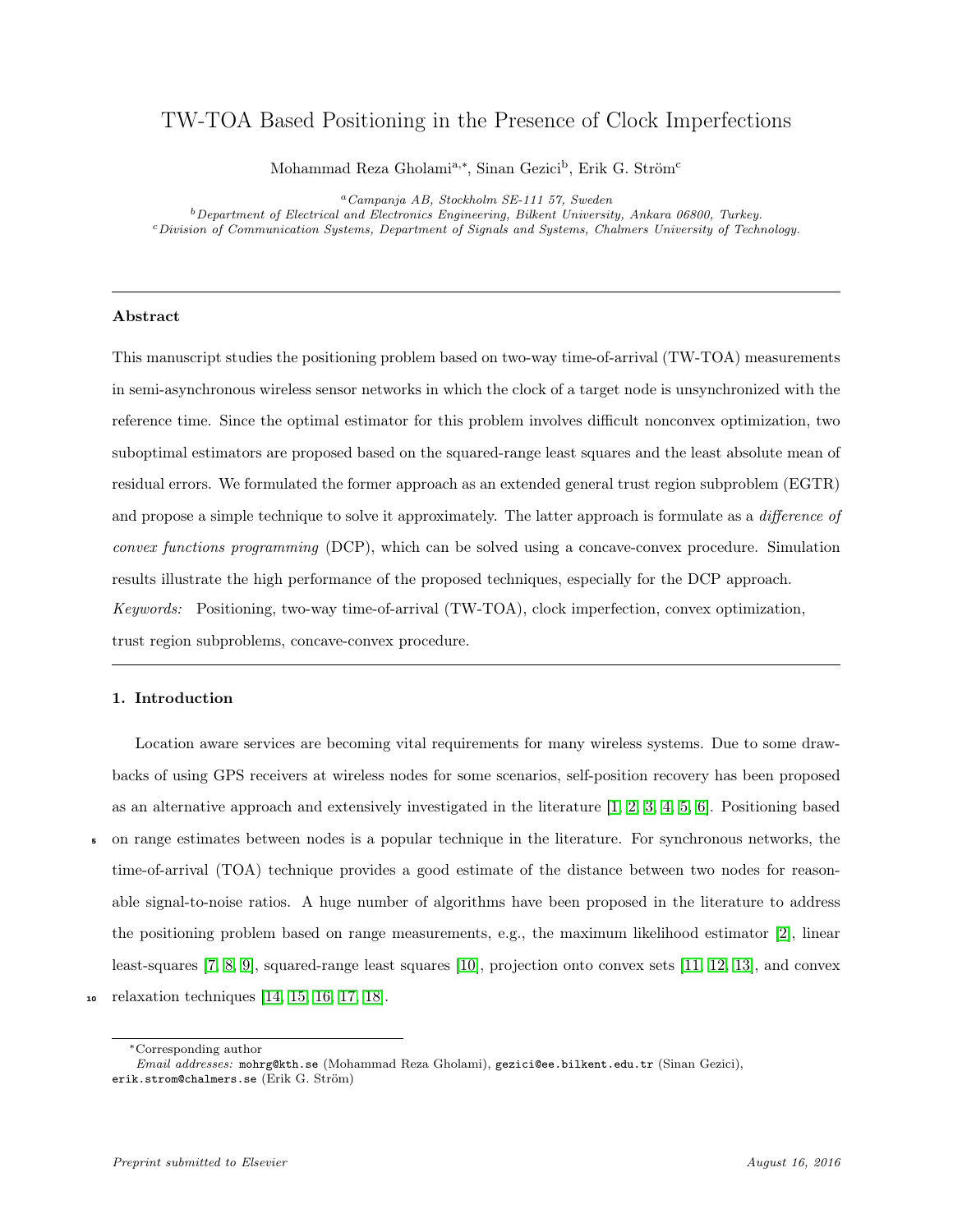In asynchronous networks, the range estimate based on the TOA is highly sensitive to clock imperfections. Therefore, the positioning accuracy can be considerably degraded in the presence of clock imperfections. In particular, for an affine model describing the clock behavior, the accuracy of the positioning techniques based on the TOA measurements is affected by non-ideal clock offset and clock skew. The clock of a target <sup>15</sup> node can be synchronized with a reference time (clock) with a synchronization technique using, e.g., the MAC layer time stamp exchange, e.g., see, [\[19,](#page-23-6) [20,](#page-23-7) [21,](#page-23-8) [22,](#page-23-9) [23\]](#page-23-10) and references therein. Motivated by pairwise synchronization techniques, the authors in [\[24\]](#page-23-11) formulate a joint synchronization and positioning problem in the MAC layer. If the major part of the delay is the fixed delay due to propagation through the radio channel, the joint position and timing estimation technique works well. In [\[25\]](#page-23-12), the positioning problem is <sup>20</sup> studied in the presence of clock imperfection, which is only due to the clock offset. Considering the effects of an imperfect clock on distance estimates in the physical layer, the authors in [\[26\]](#page-24-0) investigate the positioning problem using time-difference-of-arrival (TDOA) measurements in the presence of clock imperfections. The TDOA technique effectively removes the clock offset, but still suffers from the clock skew. Another popular

<sup>25</sup> TOA) or time-of-flight based technique, which is an elegant approach in removing the effect of the clock offset on range measurements [\[9\]](#page-22-7). TW-TOA based positioning has an important advantage over the conventional TOA and TDOA based positioning techniques in terms of implementation complexity. This is due to the fact that TOA based positioning requires synchronization among all reference nodes and the target node, and TDOA based positioning requires synchronization among all reference (anchor) nodes. On the other <sup>30</sup> hand, no synchronization is required for TW-TOA based positioning.

approach for estimating the distance between sensor nodes is to use a so-called two-way time-of-arrival (TW-

Range estimates obtained via TW-TOA are affected by the clock skew and a processing delay called the turn-around time [\[27\]](#page-24-1). A number of researchers have tackled the positioning problem or distance estimation based on TW-TOA in fully or partially asynchronous networks [\[28,](#page-24-2) [29,](#page-24-3) [30,](#page-24-4) [31\]](#page-24-5). The authors in [\[32\]](#page-24-6) propose an approach to refine the position and clocks of the reference nodes during positioning and synchronization. <sup>35</sup> To improve the range estimation via TW-TOA, an effective technique based on a new clock counter scheme is proposed in [\[33\]](#page-24-7). The authors in [\[29\]](#page-24-3) study the positioning problem in the presence of clock imperfections for a TW-TOA based technique and propose a linear least squares based approach to solve the problem. The proposed approaches work well in some scenarios, e.g., when there is a sufficient number of reference nodes at known positions. In general, the previously proposed approaches require modifications to be effectively

<sup>40</sup> applied to the positioning problem in which the clock skew and turn around times are also unknown. In addition, for practical applications the proposed algorithms may not be robust against outliers and nonline-of-sight errors. In this study, we consider the positioning of a single target node based on TW-TOA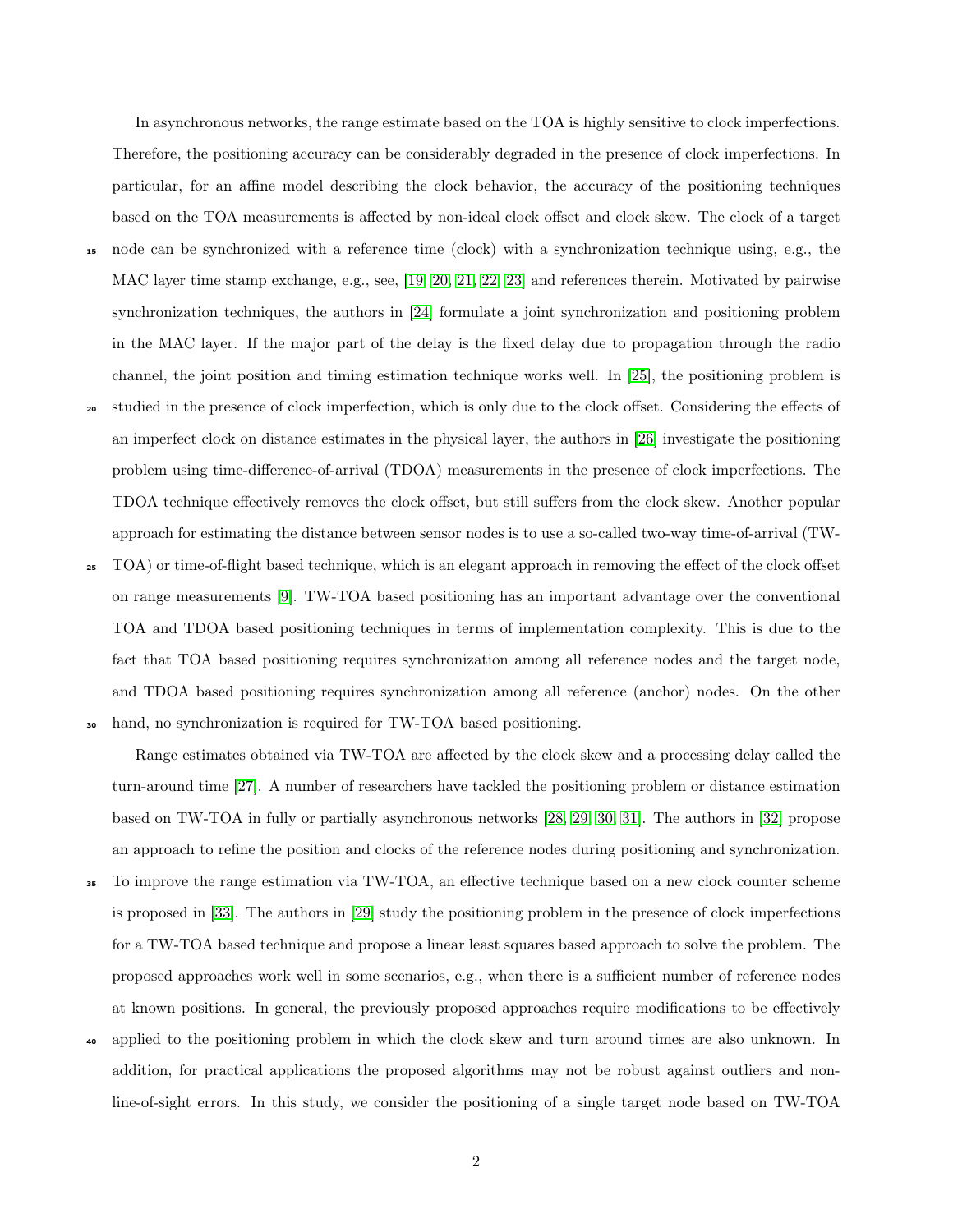measurements in the presence of clock imperfections. In this approach, a target node transmits a signal to a reference node located at a known position and the reference node responds to the received signal after <sup>45</sup> an unknown turn-around time delay. As it is common in the literature, we assume that the reference node measures the turn-around time by a loop back test and transmits the estimate to the target node [\[34,](#page-24-8) [33\]](#page-24-7). The target node then computes the round-trip delay based on an estimate of the turn-around time. Assuming an affine model for the clock of the oscillator, it is observed that the range estimation using the TW-TOA measurement is affected by an unknown clock skew of the target node. Modeling the measurement errors <sup>50</sup> as Gaussian random variables, we obtain the optimal estimator to find the clock skew, and the location of the target node, and the turn-around times for the reference nodes. The optimal estimator poses a high dimensional optimization problem and needs more than one distance estimate for every link to provide good

transformation and consequently obtain a near-optimal estimator to find the location and clock skew of <sup>55</sup> the target node. Both the optimal and near-optimal estimators for the positioning problem considered in this study are nonconvex and difficult to solve. Using some approximations, we obtain two suboptimal estimators. In the first approach, we consider the squared-range least-squares approach and formulate the problem as an extended general trust region subproblem (EGTR)– a quadratic programming with two nonconvex constraints. In general, EGTR is difficult to solve; hence, we modify the proposed technique in

estimates of the unknown parameters. We, then, omit the effect of the turn-around times using a linear

- <sup>60</sup> [\[35\]](#page-24-9) to approximately solve EGTR. In the second approach, we minimize the residual errors based on the  $\ell_1$  norm and arrive at a nonconvex problem in the form of the *difference of convex functions programming* (DCP). The estimator based on  $\ell_1$  norm minimization of the residual can be an effective approach when there are outliers or when the measurement errors deviate from the Gaussian distribution. For example in practical scenarios, the direct path may be blocked and the measured distance may be larger than the actual
- distance, resulting in positive bias and non-Gaussian errors. In the positioning literature the DCP approach was first applied to TDOA based positioning in [\[36\]](#page-24-10). We employ a similar concave-convex procedure as in [\[36\]](#page-24-10) to solve the problem. Note that the latter approach is robust against outliers. Simulation results indicate the high performance of the proposed techniques, especially the DCP.

In summary, we extend our previous work [\[35\]](#page-24-9) with the following main contributions:

- <sup>70</sup> an approximate MLE (AMLE) to estimate the location and clock skew of the target node; (The MLE was first investigated in the previous work [\[35\]](#page-24-9).)
	- a suboptimal estimator based on extended general trust region subproblem (EGTR) for squared-range measurements; (The proposed approach is different from GTR in [\[35\]](#page-24-9) since EGTR considers two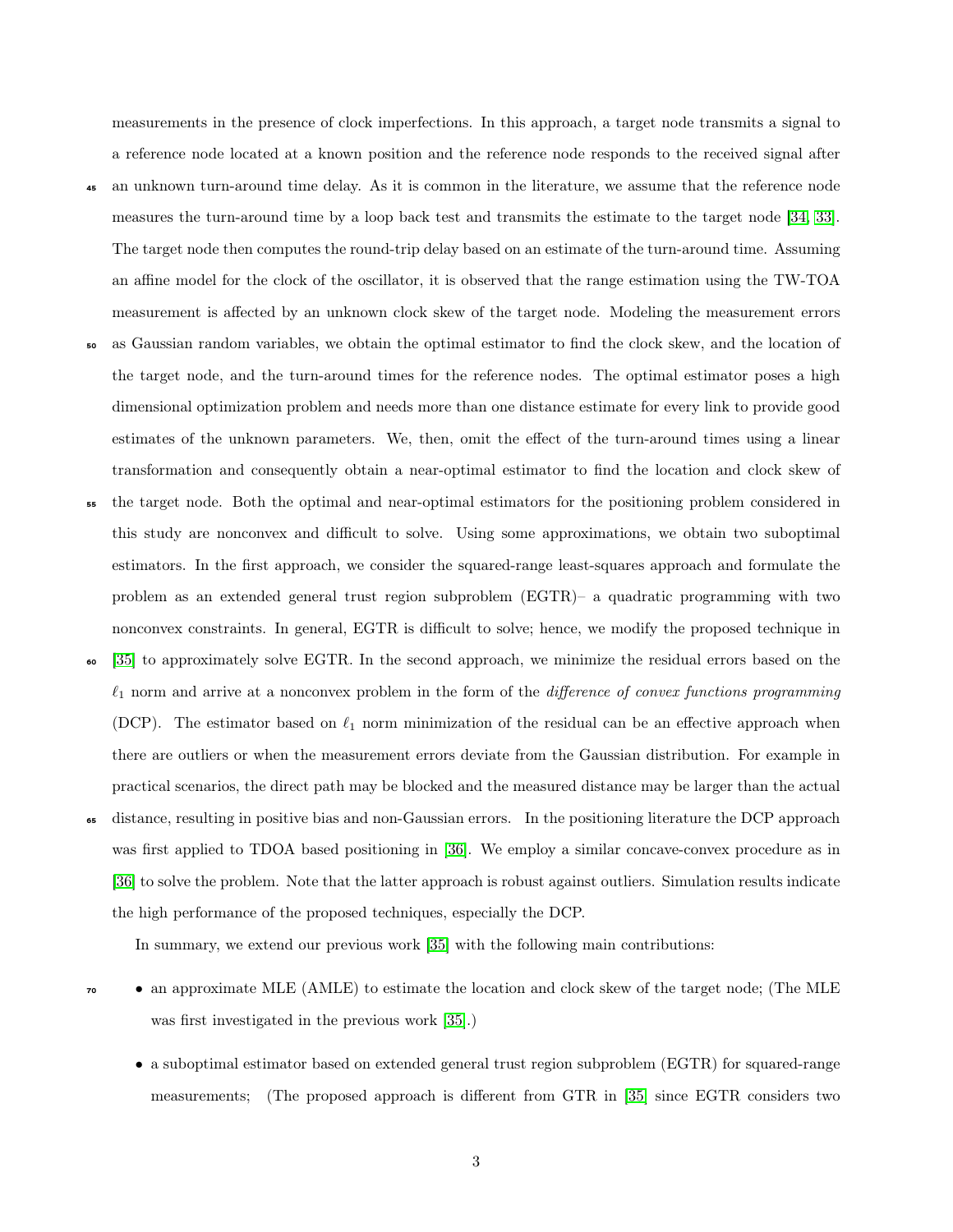constraints as opposed to a single constraint in GTR proposed in [\[35\]](#page-24-9).)

<sup>75</sup> • a suboptimal estimator formulated as DCP that can be solved using a concave-convex procedure.

The remainder of the manuscript is organized as follows. Section [2](#page-4-0) explains the signal model considered in this study. In Section [3](#page-6-0) and [4](#page-7-0) the localization algorithms are studied. Complexity analyses of different approaches are discussed in Section [5.](#page-13-0) Simulation results are presented in Section [6.](#page-14-0) Finally, Section [7](#page-17-0) makes some concluding remarks.

- **Notation:** The following notations are used in this manuscript. Lowercase Latin/Greek letters, e.g.,  $a, b, \beta$ , denote scalar values and bold lowercase Latin/Greek letters represent vectors. Matrices are shown by bold uppercase Latin/Greek letters.  $I_M$  is the M by M identity matrix. The operator  $\mathbb{E}\{\cdot\}$  is used to denote the expectation of a random variable (or vector). The  $\ell_p$  norm of a vector is denoted by  $\|\cdot\|_p$ . The  $diag(X_1, \ldots, X_N)$  is a diagonal matrix with diagonal elements  $X_1, \ldots, X_N$ . For two matrices **A** and **B**, 85  $A \succeq B$  means  $A - B$  is positive semidefinite.  $\bigtriangledown g(a)$  denotes the gradient of  $g(x)$  at  $x = a$ . The set of all
	- N-vector with positive components are denoted by  $\mathbb{R}^N_+$ . We use  $\otimes$  to denote the Kronecker product.

#### <span id="page-4-0"></span>2. System Model

Consider a two dimensional network  $1$  with N reference (anchor) nodes located at known positions  $a_i = [a_{i,1}, a_{i,2}]^T \in \mathbb{R}^2$ ,  $i = 1, ..., N$ . Suppose that one target node is placed at unknown position  $x =$  $[x_1 \ x_2]^T \in \mathbb{R}^2$ . We assume that the target node estimates the distance to a reference node by performing a TW-TOA measurement. We further assume that the clock value of an imperfect clock follows an affine relation with the true (global) time  $t$  [\[37,](#page-24-11) [19,](#page-23-6) [20,](#page-23-7) [22,](#page-23-9) [23\]](#page-23-10). That is, the clock value of reference node  $i$  is

$$
h_i(t) \triangleq w_i t + \theta_i \tag{1}
$$

where  $w_i$  is the skew and  $\theta_i$  is the offset associated with the *i*th node clock. Note that a perfectly synchronized clock has  $w_i = 1$  and  $\theta_i = 0$ . In practice,  $w_i$  is a number close to 1. For convenience, we denote the target clock as  $h(t)$ , where  $h(t) = wt + \theta$ .

A TW-TOA measurement between the target node and the ith reference node for the kth round (time) is carried out as follows: (a) the target sends a message to the reference node at (global) time  $t_{i,1}^k$ , (b) the message arrives at the reference node at time  $t_{i,2}^k$ , (c) the reference node sends a return message at time  $t_{i,3}^k$ , and (d) the return message arrives at the target node at time  $t_{i,4}^k$ . Clearly,  $t_{i,2}^k - t_{i,1}^k = t_{i,4}^k - t_{i,3}^k = d_i/c$ , where c is the propagation speed and  $d_i \triangleq d(x, a_i) \triangleq ||x - a_i||_2$  is the distance between the target and ith

<span id="page-4-1"></span><sup>&</sup>lt;sup>1</sup>The generalization to a three dimensional network is straightforward, but is not explored in this study.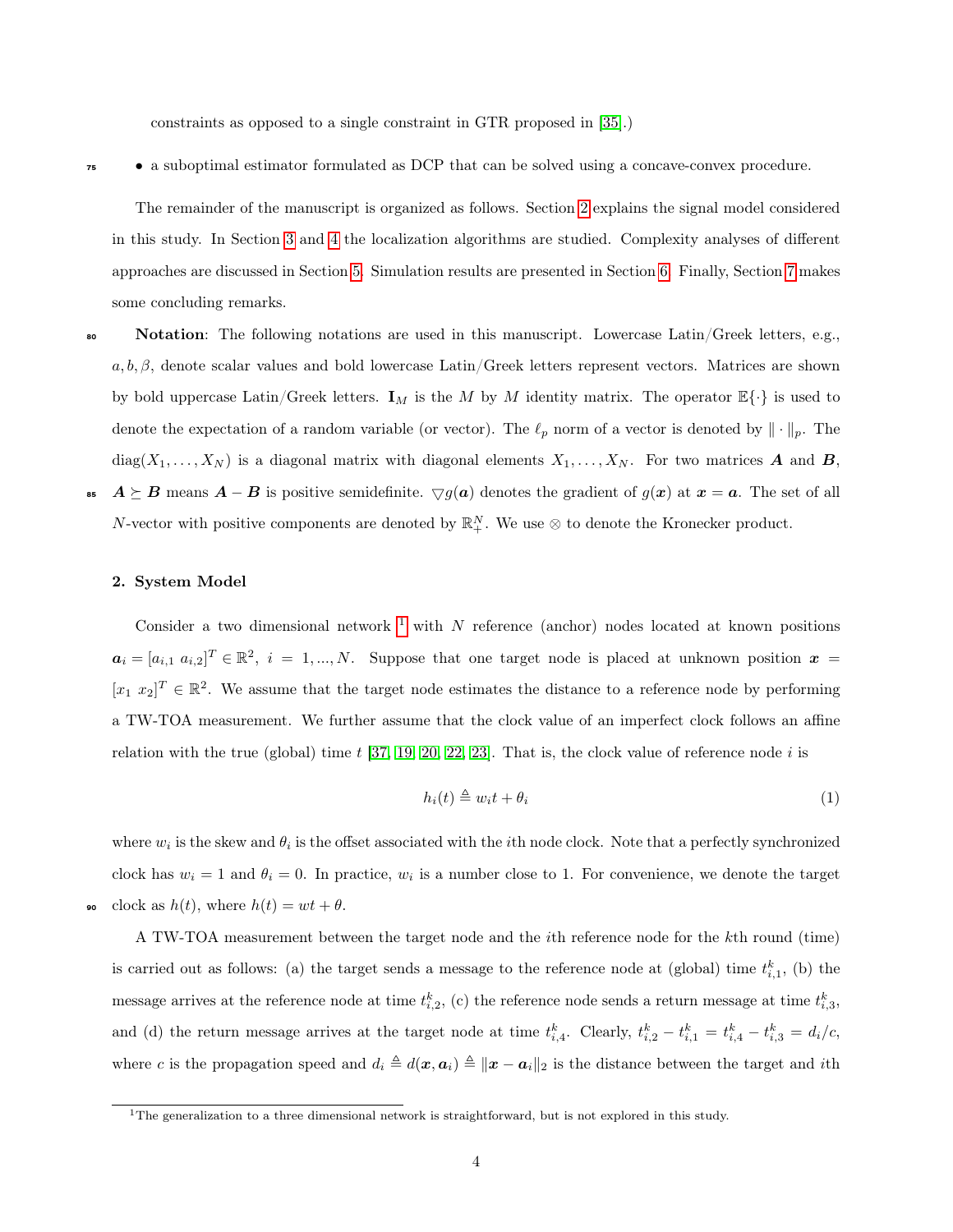reference node. Moreover,  $t_{i,3}^k = t_{i,2}^k + T_i$ , where  $T_i$  is the turn-around time in the *i*th reference node, which is assumed to be fixed during the positioning process. The TWO-TOA measurement is computed in the target local clock as

<span id="page-5-2"></span>
$$
z_i^k = \frac{1}{2} \left[ h(t_{4,i}^k) - h(t_{1,i}^k) + n_i^k \right] = w \frac{d_i}{c} + w \frac{T_i}{2} + \frac{n_i^k}{2}, \ k = 1, 2, \dots, K
$$
 (2)

where  $n_i^k$  is the TW-TOA measurement error, which we model it as a zero-mean Gaussian with standard deviation  $\sigma_i$ , i.e.,  $n_i^k \sim \mathcal{N}(0, \sigma_i^2)$ , and K as the number of the TW-TOA measurements during the positioning process.

The unknown parameter  $T_i$  either might be extremely small and can be neglected [20], (e.g., for a small network when there are no strict constraints on the MAC layer delay) or it needs to be estimated. One way to deal with the unknown parameter  $T_i$  is to jointly estimate it along with the location of the target node [\[38\]](#page-25-0). It can also be estimated by reference node i using a loop back test and is sent back to the target node [\[33\]](#page-24-7). In this study, we consider the latter approach. The estimate of  $T_i$  is

$$
\tilde{T}_i^k = h_i(t_{3,i}^k) - h_i(t_{2,i}^k) + \epsilon_i^k = w_i T_i + \epsilon_i^k, \ k = 1, 2, \dots, K
$$
\n(3)

where we model the estimation error as  $\epsilon \sim \mathcal{N}(0, \gamma_i^2)$ .

In the sequel, we assume that the reference nodes are synchronized with a reference clock, e.g., via a GPS signal.<sup>[2](#page-5-0)</sup> Therefore  $w_i \approx 1$  and we can write  $\tilde{T}_i^k \approx \hat{T}_i^k$ , where

<span id="page-5-3"></span><span id="page-5-1"></span>
$$
\hat{T}_i^k \triangleq T_i + \epsilon_i^k \tag{4}
$$

or equivalently

$$
T_i = \hat{T}_i^k - \epsilon_i^k. \tag{5}
$$

<sup>95</sup> Estimating the turn around time in reference nodes involves TOA measurements (in a loopback based test); hence, it is subject to TOA estimation errors [\[33\]](#page-24-7).

<span id="page-5-4"></span>We now replace  $T_i$  in [\(5\)](#page-5-1) with that in [\(2\)](#page-5-2) and obtain an approximate (transformed) model for measurements

$$
z_i^k = w \frac{d_i}{c} + w \frac{\hat{T}_i^k}{2} + \frac{n_i^k}{2} - w \frac{\epsilon_i^k}{2}.
$$
 (6)

As mentioned, the approximation is good in the (reasonable) case when the reference nodes are equipped with accurate clocks.

<span id="page-5-0"></span><sup>&</sup>lt;sup>2</sup>There error of synchronization using GPS signals is on the order of 10 nanoseconds or less [\[39,](#page-25-1) [40\]](#page-25-2).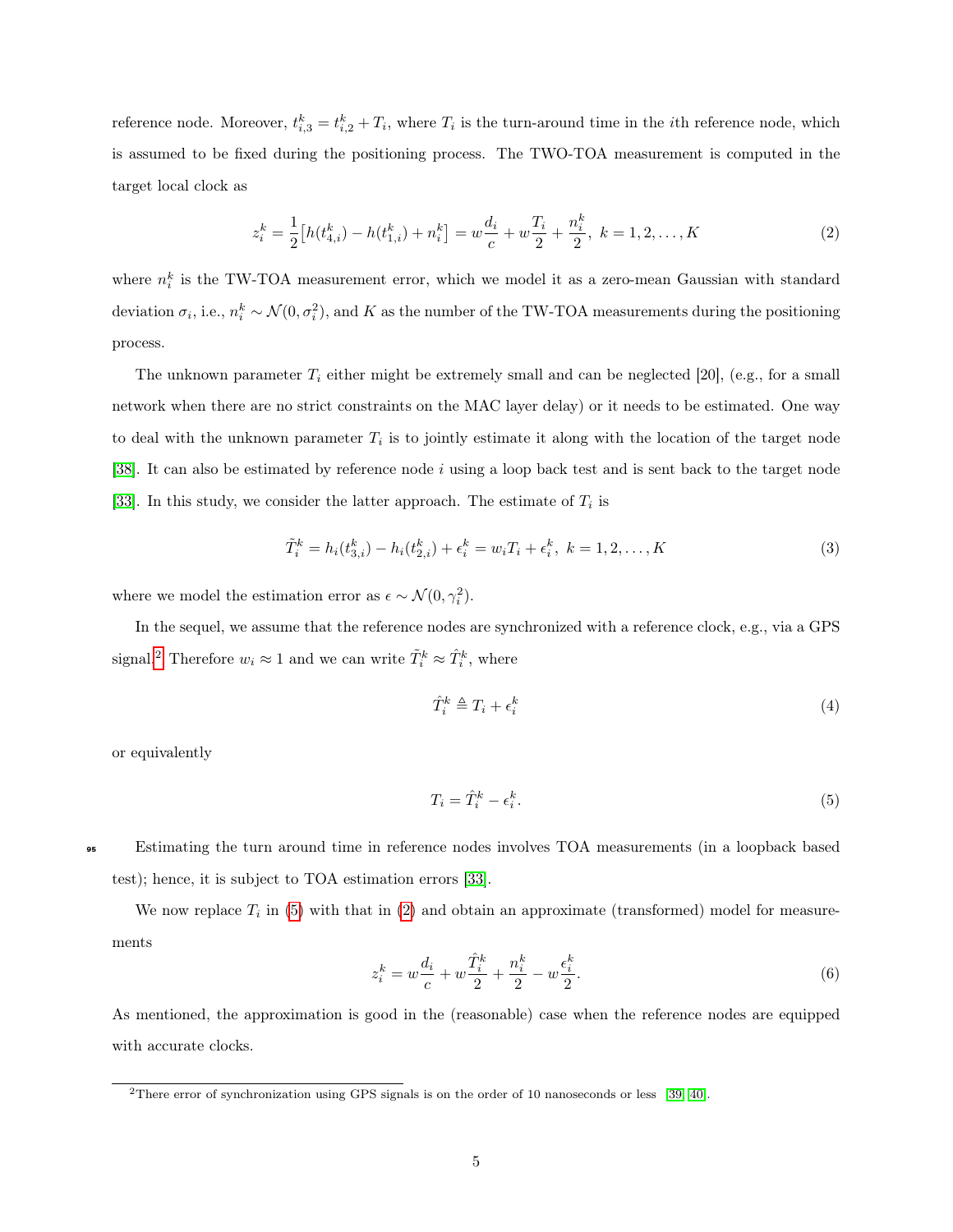In the following sections, we use the input data  $\left\{\{z_i^k, \hat{T}_i^k\}_{i=1}^N\right\}_{k=1}^K$  to obtain the optimal estimator based non models  $(2)-(4)$  $(2)-(4)$  $(2)-(4)$  or suboptimal estimators according to  $(6)$ . The parameters w and  $T_i$ ,  $i = 1, 2, ..., N$ , are considered as unknown nuisance parameters, while  $\sigma_i$ ,  $\gamma_i$ , and  $a_i$  are assumed to be known for  $i = 1, 2, ..., N$ .

#### <span id="page-6-0"></span>3. Maximum Likelihood Estimator

We define the measurement vector

<span id="page-6-2"></span>
$$
\boldsymbol{m} \triangleq \begin{bmatrix} \boldsymbol{m}^{1} \\ \boldsymbol{m}^{2} \\ \vdots \\ \boldsymbol{m}^{K} \end{bmatrix}, \qquad (7)
$$

where

$$
\boldsymbol{m}^k \triangleq \begin{bmatrix} z_1^k & z_2^k & \cdots & z_N^k & \hat{T}_1^k & \hat{T}_2^k & \cdots & \hat{T}_N^k \end{bmatrix}^T.
$$
 (8)

To obtain the MLE for joint estimation of the position and clock skew of the target node, the following optimization problem needs to be solved [\[41\]](#page-25-3):

<span id="page-6-1"></span>
$$
\left[\hat{\boldsymbol{x}}^T \ \hat{w} \ \hat{\boldsymbol{t}}_a^T\right] = \underset{w \in \mathbb{R}_+; \ \boldsymbol{t}_a \in \mathbb{R}_+^N; \ \boldsymbol{x} \in \mathbb{R}^2}{\arg \max} p(\boldsymbol{m}; w, \boldsymbol{t}_a, \boldsymbol{x}) \tag{9}
$$

where  $p(m; w, t_a, x)$  is the probability density function (pdf) of vector  $m$  indexed by the vector  $[\hat{x}^T w t_a^T]^T$ and  $t_a = [T_1 T_2 ... T_N]^T$ . Since the TOA measurement errors are assumed to be independent and identically distributed random variables, the pdf of  $m$  can be calculated from [\(2\)](#page-5-2) and [\(4\)](#page-5-3) as

$$
p(\boldsymbol{m}; w, \boldsymbol{t}_a, \boldsymbol{x}) = \prod_{k=1}^K \prod_{i=1}^N \sqrt{\frac{2}{\pi \sigma_i^2}} \exp\left(-\frac{2(z_i^k - w_i^2/2 - w_i^d(\boldsymbol{x}, \boldsymbol{a}_i)/c)^2}{\sigma_i^2}\right) \sqrt{\frac{1}{2\pi \gamma_i^2}} \exp\left(-\frac{(\hat{T}_i^k - T_i)^2}{2\gamma_i^2}\right).
$$
 (10)

Then, the MLE is obtained as

$$
\begin{aligned}\n\left[\hat{\mathbf{x}}^T \ \hat{w} \ \hat{\boldsymbol{t}}_a\right]^T &= \arg \max_{\mathbf{x} \in \mathbb{R}^2; \ w \in \mathbb{R}_+; \ \mathbf{t}_a \in \mathbb{R}_+^N} p(\mathbf{m}; w, \mathbf{t}_a, \mathbf{x}) \\
&= \arg \min_{\mathbf{x} \in \mathbb{R}^2; \ w \in \mathbb{R}_+; \ \mathbf{t}_a \in \mathbb{R}_+^N} \sum_{k=1}^K \sum_{i=1}^N \frac{2}{\sigma_i^2} \left(z_i^k - w \frac{T_i}{2} - w \frac{d_i}{c}\right)^2 + \frac{(\hat{T}_i^k - T_i)^2}{2\gamma_i^2}.\n\end{aligned} \tag{11}
$$

K, the MLE problem can be ill-posed. To alleviate the difficulty for solving the optimal MLE in [\(11\)](#page-6-1), we <sup>105</sup> investigate another approximate MLE based on the model obtained in [\(6\)](#page-5-4). In fact in the MLE we use both measurements and prior knowledge about  $T_i$  to jointly estimate the location, clock skew, and turn-around times, while, relying on the estimate of turn-around time, we can use the approximate model in [\(6\)](#page-5-4) (a transformed model) to only estimate the location and clock skew.

For the MLE formulated in  $(11)$  there are  $N + 3$  unknowns. Therefore, for low numbers of messages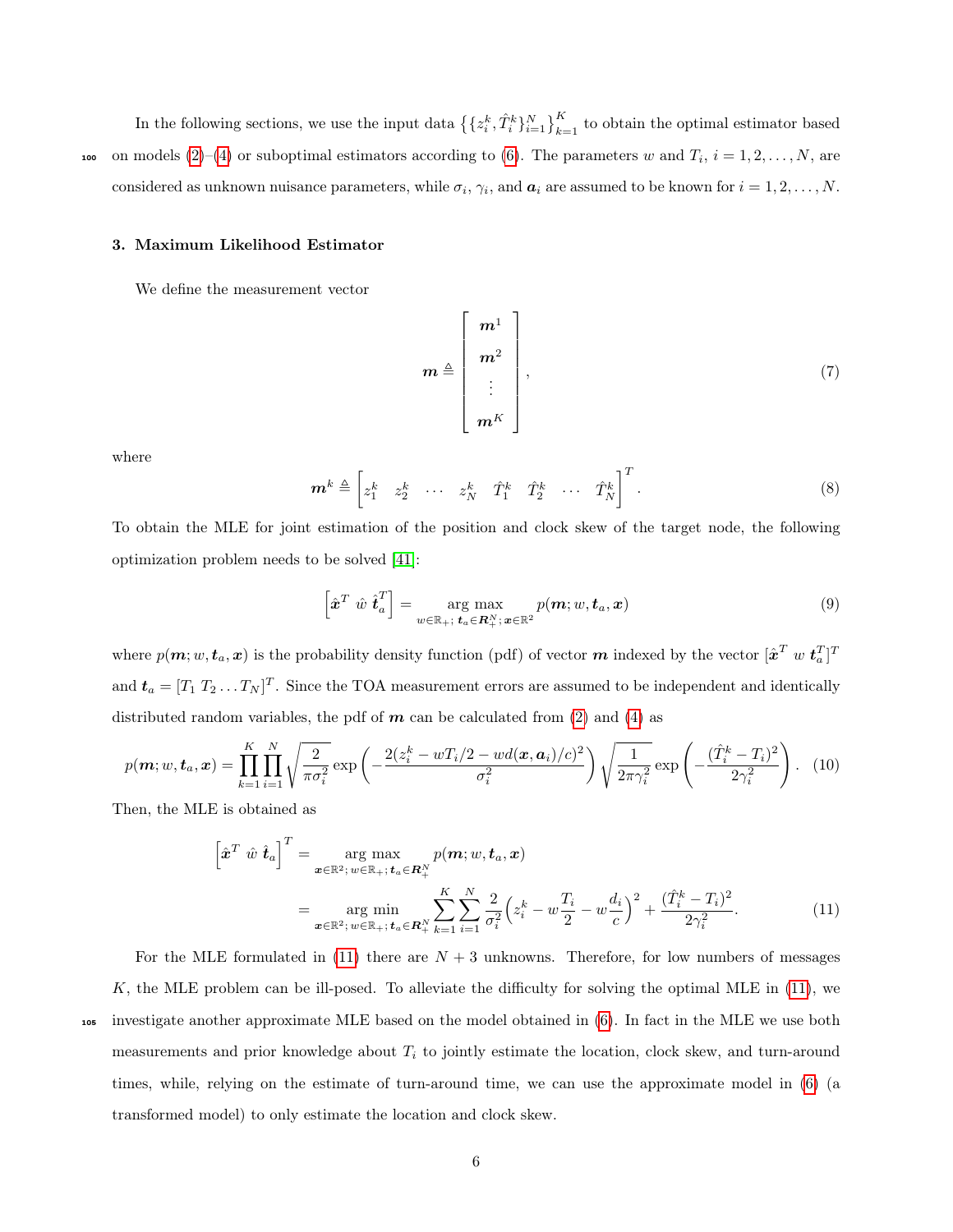We collect  $z_i^k$  from [\(6\)](#page-5-4) in a vector  $\boldsymbol{m}_a = [z_1^1 \dots z_N^1 \dots z_1^K \dots z_N^K]^T$ . Next, we compute the pdf of  $\boldsymbol{m}_a$ 

as

<span id="page-7-2"></span>
$$
p(\boldsymbol{m}_a; w, \boldsymbol{x}) = \prod_{k=1}^K \prod_{i=1}^N \sqrt{\frac{2}{\pi(\sigma_i^2 + w^2 \gamma_i^2)}} \exp\left(-\frac{2(z_i^k - wd_i/c - w\hat{T}_i^k/2)^2}{(\sigma_i^2 + w^2 \gamma_i^2)}\right).
$$
(12)

We then find an approximate MLE  $(AMLE)^3$  $(AMLE)^3$  as

$$
\begin{aligned}\n\left[\hat{\mathbf{x}}^T \ \hat{w}\right]^T &= \arg \max_{\mathbf{x} \in \mathbb{R}^2; \ w \in \mathbb{R}_+} p(\mathbf{m}_a; w, \mathbf{x}) \\
&= \arg \min_{\mathbf{x} \in \mathbb{R}^2; \ w \in \mathbb{R}_+} \sum_{k=1}^K \sum_{i=1}^N \frac{2}{(\sigma_i^2 + w^2 \gamma_i^2)} \left(z_i^k - w \frac{\hat{T}_i^k}{2} - w \frac{d_i}{c}\right)^2 + \frac{1}{2} \ln(\sigma_i^2 + w^2 \gamma_i^2).\n\end{aligned} \tag{13}
$$

It is observed that the search domain in the AMLE in  $(13)$  is limited to the location x and the clock skew 110 w, thus a lower dimensional search compared to that of the MLE in  $(11)$ .

It is also noted that both the MLE and AMLE formulations in [\(11\)](#page-6-1) and [\(13\)](#page-7-2) pose difficult global optimization problems. To avoid the drawbacks in solving these problems, we propose two suboptimal estimators in the next section.

#### <span id="page-7-0"></span>4. Proposed techniques

In this section, we propose two techniques based on squared-range least squares and  $\ell_1$  norm minimization of residuals. First, we divide both sides of [\(6\)](#page-5-4) by w (we safely assume that  $w \neq 0$ ) and express the model as

<span id="page-7-3"></span>
$$
z_i^k \alpha - \frac{\hat{T}_i^k}{2} = \frac{d_i}{c} + \frac{n_i^k}{2} \alpha - \frac{\epsilon_i^k}{2}, \ i = 1, 2, \dots, N, \ k = 1, 2, \dots, K
$$
 (14)

115 where  $\alpha = 1/w$ .

In the following, the model in [\(14\)](#page-7-3) is employed in order to derive the proposed suboptimal estimators.

## 4.1. Squared-Range measurement Least Squares

In this section, we assume that the measurement noise  $\alpha n_i^k/2 - \epsilon_i^k/2$  is small compared to  $d_i/c$ . Then, taking the square of both sides of [\(14\)](#page-7-3) and dropping the small terms yield

<span id="page-7-5"></span><span id="page-7-4"></span>
$$
(z_i^k \alpha)^2 + \frac{(\hat{T}_i^k)^2}{4} - z_i^k \hat{T}_i^k \alpha \simeq \frac{1}{c^2} (\boldsymbol{x}^T \boldsymbol{x} - 2 \boldsymbol{a}_i^T \boldsymbol{x} + ||\boldsymbol{a}_i||_2^2) + \nu_i^k, \tag{15}
$$

where  $\nu_i^k = d_i(\alpha n_i^k - \epsilon_i^k)/c$ . Now, we apply a weighted least squares criterion to the model in [\(15\)](#page-7-4) and obtain the following minimization problem:

$$
\underset{\mathbf{x} \in \mathbb{R}^2; \ \alpha \in \mathbb{R}_+}{\text{minimize}} \ \sum_{k=1}^K \sum_{i=1}^N \frac{1}{d_i^2 (\alpha^2 \sigma_i^2 + \gamma_i^2)} \left( \frac{1}{c^2} \mathbf{x}^T \mathbf{x} - \frac{2}{c^2} \mathbf{a}_i^T \mathbf{x} - (z_i^k)^2 \alpha^2 + z_i^k \hat{T}_i^k \alpha + \frac{1}{c^2} ||\mathbf{a}_i||_2^2 - \frac{(\hat{T}_i^k)^2}{4} \right)^2.
$$
 (16)

<span id="page-7-1"></span> $3$ We call the MLE in [\(13\)](#page-7-2) as AMLE because it is based on the approximate model [\(6\)](#page-5-4) instead of the original measurements in [\(7\)](#page-6-2).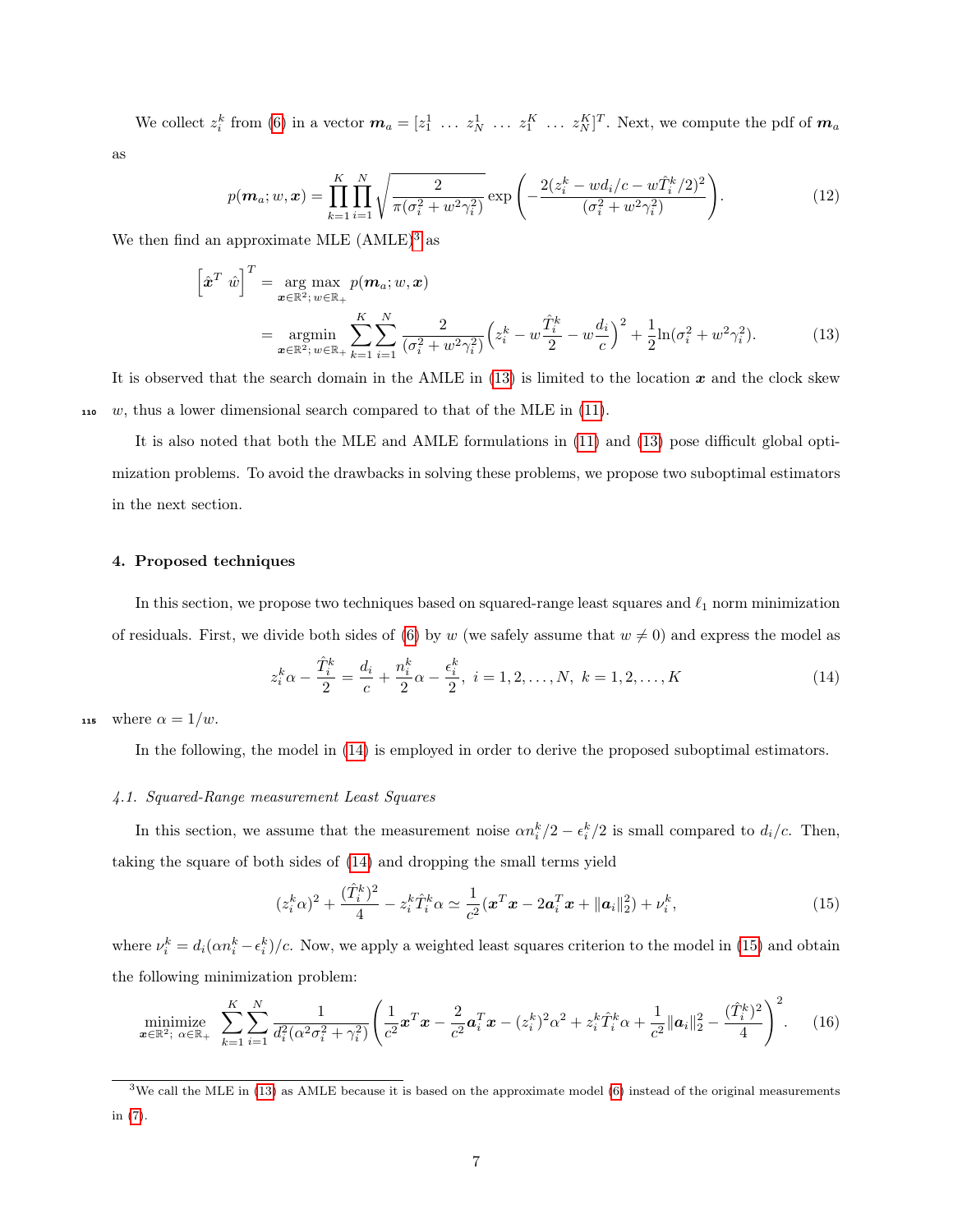The problem in [\(16\)](#page-7-5) can be expressed as a quadratic programming problem

<span id="page-8-0"></span>minimize 
$$
\|\mathbf{W}^{1/2}(\mathbf{A}\mathbf{y}-\mathbf{b})\|_2^2
$$
  
subject to 
$$
\mathbf{y}^T \mathbf{D}_1 \mathbf{y} + 2\mathbf{f}_1^T \mathbf{y} = 0
$$

$$
\mathbf{y}^T \mathbf{D}_2 \mathbf{y} + 2\mathbf{f}_2^T \mathbf{y} = 0
$$
(17)

where matrices  $W$ ,  $A$ ,  $D_1$ , and  $D_2$  and vectors  $b$ ,  $f_1$ ,  $f_2$ , and  $y$  are defined as

$$
\mathbf{W} = \mathbf{I}_{K} \otimes \text{diag}\left(\frac{1}{d_{1}^{2}(\alpha^{2}\sigma_{1}^{2} + \gamma_{1}^{2})}, \dots, \frac{1}{d_{N}^{2}(\alpha^{2}\sigma_{N}^{2} + \gamma_{N}^{2})}\right),
$$
\n
$$
\mathbf{A} \stackrel{\text{def}}{=} \begin{bmatrix}\n\frac{1}{c^{2}} & -\frac{2}{c^{2}} \mathbf{a}_{1}^{T} & -(z_{1}^{1})^{2} & z_{1}^{1} \hat{T}_{1}^{1} \\
\vdots & \vdots & \vdots & \vdots \\
\frac{1}{c^{2}} & -\frac{2}{c^{2}} \mathbf{a}_{N}^{T} & -(z_{N}^{1})^{2} & z_{N}^{1} \hat{T}_{N}^{1} \\
\vdots & \vdots & \vdots & \vdots \\
\frac{1}{c^{2}} & -\frac{2}{c^{2}} \mathbf{a}_{1}^{T} & -(z_{1}^{K})^{2} & z_{1}^{K} \hat{T}_{1}^{K} \\
\vdots & \vdots & \vdots & \vdots \\
\frac{1}{c^{2}} & -\frac{2}{c^{2}} \mathbf{a}_{N}^{T} & -(z_{N}^{K})^{2} & z_{N}^{K} \hat{T}_{N}^{K}\n\end{bmatrix}
$$
\n
$$
\mathbf{b} \triangleq \begin{bmatrix}\n-\frac{1}{c^{2}} ||\mathbf{a}_{1}||_{2}^{2} + \frac{(\hat{T}_{N}^{1})^{2}}{4} \\
\vdots & \vdots \\
-\frac{1}{c^{2}} ||\mathbf{a}_{N}||_{2}^{2} + \frac{(\hat{T}_{N}^{K})^{2}}{4} \\
\vdots \\
-\frac{1}{c^{2}} ||\mathbf{a}_{N}||_{2}^{2} + \frac{(\hat{T}_{N}^{K})^{2}}{4}\n\end{bmatrix},
$$
\n
$$
\mathbf{D}_{1} \triangleq \text{diag}(0, 1, 1, 0, 0),
$$
\n
$$
\mathbf{f}_{1} \triangleq \begin{bmatrix}\n-\frac{1}{2} ||\mathbf{a}_{N}||_{2}^{2} + \frac{(\hat{T}_{N}^{K})^{2}}{4} \\
\vdots \\
-\frac{1}{c^{2}} ||\mathbf{a}_{N}||_{2}^{2} + \frac{(\hat{T}_{N}^{K})^{2}}{4
$$

<span id="page-8-1"></span>Note that since the weighting matrix W depends on the unknown distance  $d_i$  and  $\alpha$ , we first replace W with the identity matrix and find an estimate of the location and  $\alpha$  as described above. Then, we reconstruct the distance considering the estimate  $\hat{x}$  as  $\hat{d}_i = ||\hat{x} - a_i||_2$  and form a new approximate weighting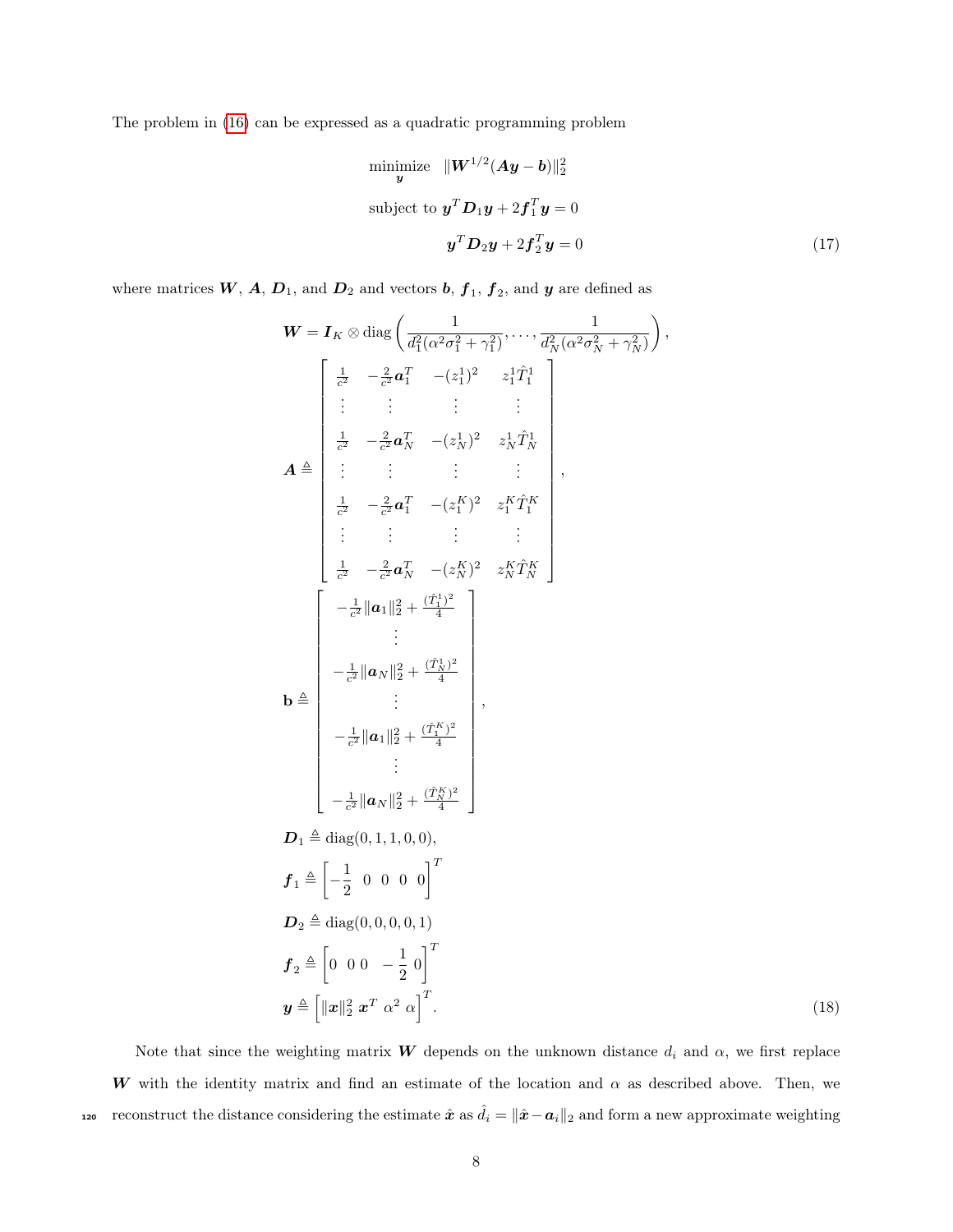matrix. This approach can be continued for a number of iterations; however, as we have observed through simulations, after two updates, the estimation accuracy improves only slightly via additional iterations. For i.i.d. measurement errors,  $\sigma_i = \sigma$  and  $\gamma_i = \gamma$ , the weighing matrix will be simplified and only be dependent on distances.

The constraints in [\(17\)](#page-8-0) equivalently express two constraints on elements of  $y$ , i.e.,  $x^T x = ||x||_2^2$  and  $\alpha \alpha = \alpha^2$ . The problem in [\(17\)](#page-8-0) minimizes a quadratic function over two quadratic constraints. This type of problems is called the extended trust region problem (EGTR) or two trust region problem and is generally difficult to solve [\[42,](#page-25-4) [43\]](#page-25-5). For special cases, the EGTR problem can be exactly solved [\[44\]](#page-25-6). In the previous work, by dropping the second constraint in [\(17\)](#page-8-0), the problem was formulated as a trust region subproblem (GTR) [\[35\]](#page-24-9) that can be solved under mild conditions [\[45\]](#page-25-7). It has also been known that the GTR has zero duality gap and the optimal solution can be extracted from the dual solution [\[46,](#page-25-8) [44,](#page-25-6) [45\]](#page-25-7). However, in this study, we consider both constraints and propose an algorithm to approximately solve the problem in [\(17\)](#page-8-0) by modifying the GTR approach in [\[35\]](#page-24-9). The performance of the proposed approach requires further investigations in future work, but as investigated through the simulations, the algorithm provides good performance in various situations. The proposed approach relies on a fact about the structure of the problem and tries to adjust iterations toward a reasonable solution. To this end, we first omit the second constraint and consider a GTR similar to [\[35\]](#page-24-9). For GTR, a necessary and sufficient condition for  $y^*$  to be optimal in [\(17\)](#page-8-0) is that there exists a  $\mu \in \mathbb{R}$  such that [\[46\]](#page-25-8)

<span id="page-9-0"></span>
$$
(ATWA + \mu D1)y* = (ATWb - \mu f1),
$$
  
\n
$$
(y^*)TD1y^* + 2f1Ty^* = 0,
$$
  
\n
$$
(ATWA + \mu D1) \succeq 0.
$$
\n(19)

Under the conditions considered in [\(19\)](#page-9-0), the solution to the problem of [\(17\)](#page-8-0) is given by

$$
\mathbf{y}(\mu) = (\mathbf{A}^T \mathbf{W} \mathbf{A} + \mu \mathbf{D}_1)^{-1} (\mathbf{A}^T \mathbf{W} \mathbf{b} - \mu \mathbf{f}_1). \tag{20}
$$

In such a situation to find  $\mu$ , we simply replace [\(20\)](#page-9-1) into constraint  $\mathbf{y}^T \mathbf{D}_1 \mathbf{y} + 2 \mathbf{f}_1^T \mathbf{y} = 0$ , i.e.,

$$
\phi(\mu) = \mathbf{y}^T(\mu)\mathbf{D}_1\mathbf{y}^T(\mu) + 2\mathbf{f}_1^T\mathbf{y}(\mu) = 0, \quad \mu \in \mathcal{I}
$$
\n(21)

where the interval  $\mathcal I$  consists of all  $\mu$  such that  $\mathbf{A}^T \mathbf{W} \mathbf{A} + \mu \mathbf{D}_1 \succeq 0$ . The interval  $\mathcal I$  is given by [\[10\]](#page-22-8)

<span id="page-9-2"></span><span id="page-9-1"></span>
$$
\mathcal{I} = (-1/\mu_1, \infty),\tag{22}
$$

125 with  $\mu_1$  representing the largest eigenvalue of  $(\mathbf{A}^T \mathbf{W} \mathbf{A})^{-1/2} \mathbf{D}_1 (\mathbf{A}^T \mathbf{W} \mathbf{A})^{-1/2}$  [\[45\]](#page-25-7). Next in order to force the solution to satisfy the second constraint, we check the last two components of  $y(\mu)$  to see if they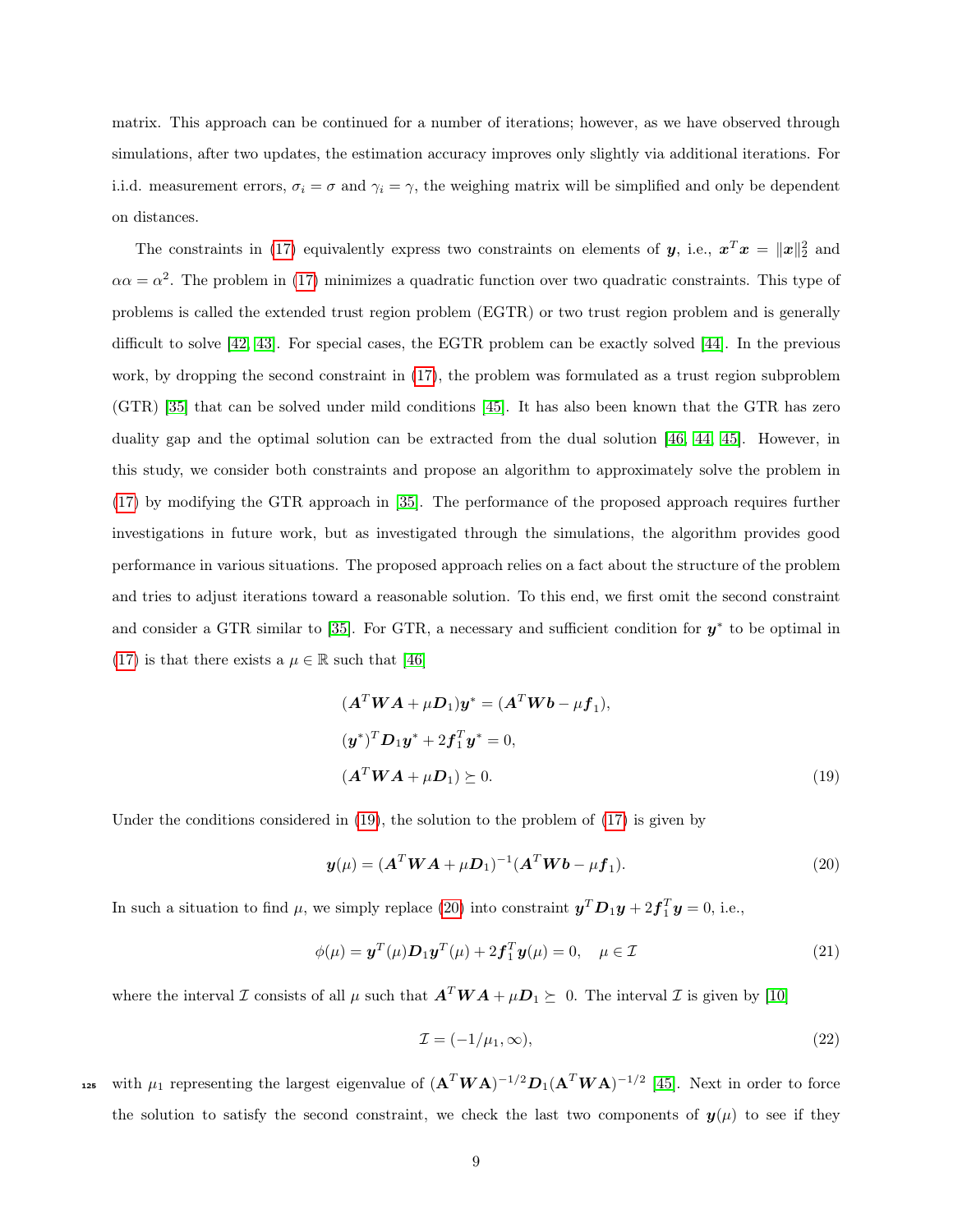are close to each other. If not, we replace the values of  $[\mathbf{y}(\mu)]_4$  and  $[\mathbf{y}(\mu)]_5$  by their average,  $[\mathbf{y}(\mu)]_4$  =  $([y(\mu)]_4 + ([y(\mu)]_5)^2)/2$  and  $[y(\mu)]_5 = \sqrt{[y(\mu)]_4}$ .

In summary, the suggested algorithm to (approximately) solve the problem in [\(17\)](#page-8-0) is expressed as

• Use a bisection search to find a root of  $\phi(\mu) = 0$ , say  $\mu^*$ . Note that  $\phi(\mu)$  is a strictly decreasing function with respect to  $\mu$  [\[45\]](#page-25-7). In every step of the bisection search, if  $|[\mathbf{y}(\mu)]_4 - [\mathbf{y}(\mu)]_5| \geq \varsigma$  ( $\varsigma$  is a predetermined small value), then replace  $[y(\mu)]_4$  by  $([y(\mu)]_4 + ([y(\mu)]_5)^2)/2$  and  $[y(\mu)]_5$  by  $\sqrt{[y(\mu)]_4}$ .

- Replace  $\mu^*$  into [\(20\)](#page-9-1) to obtain  $\mathbf{y}^* = \mathbf{y}(\mu^*).$
- Estimate the unknown parameters as  $\hat{x} = [\mathbf{y}^*]_{2:3}$  and  $\hat{w} = 1/[\mathbf{y}^*]_4$ , with  $[\mathbf{v}]_{i:j}$  denoting the *i*th to the 135 jth elements of vector  $v$ .

The details of the algorithm are shown in Algorithm [1.](#page-10-0)

#### Algorithm 1 EGTR

- <span id="page-10-0"></span>1: Initialization:  $\lambda_1 = -1/\mu_1$  and  $\lambda_2 = 1/\mu_1$  and set values of  $\varsigma$  and  $s$
- 2: for  $k = 0$  until convergence or predefined number K do
- 3: Compute  $y(\lambda_i)$ ,  $i = 1, 2$  from [\(20\)](#page-9-1)
- 4: If  $\left| \left[\mathbf{y}(\lambda_i)\right]_4 \left[\mathbf{y}(\lambda_i)\right]_5 \right| \geq \varsigma$  ( $\varsigma$  is a predetermined small value), then replace  $[\mathbf{y}(\lambda_i)]_4$  by  $([\mathbf{y}(\lambda_i)]_4 +$  $([y(\lambda_i)]_5)^2)/2$  and  $[y(\lambda_i)]_5$  by  $\sqrt{[y(\lambda_i)]_4}$ .
- 5: Compute  $\phi(\lambda_i)$ ,  $i = 1, 2$  from [\(21\)](#page-9-2)
- 6: if  $\phi(\mu_1)\phi(\mu_1) > 0$  then
- 7:  $\lambda_1 = \lambda_2$  and  $\lambda_2 = s\lambda_2$
- 8: else
- 9:  $\lambda' = (\lambda_1 + \lambda_2)/2$
- 10: compute  $\phi(\lambda')$
- 11: if  $\phi(\lambda') > 0$  then
- 12:  $\lambda_1 = \lambda'$
- 13: else
- 14:  $\lambda_2 = \lambda'$
- 15: end if
- 16: end if

17: end for

The main difference between the GTR approach in [\[35\]](#page-24-9) and the EGTR in this work is in the step four of Algorithm [1.](#page-10-0) Namely, this step is not present in our previous work. In the simulation section, we compare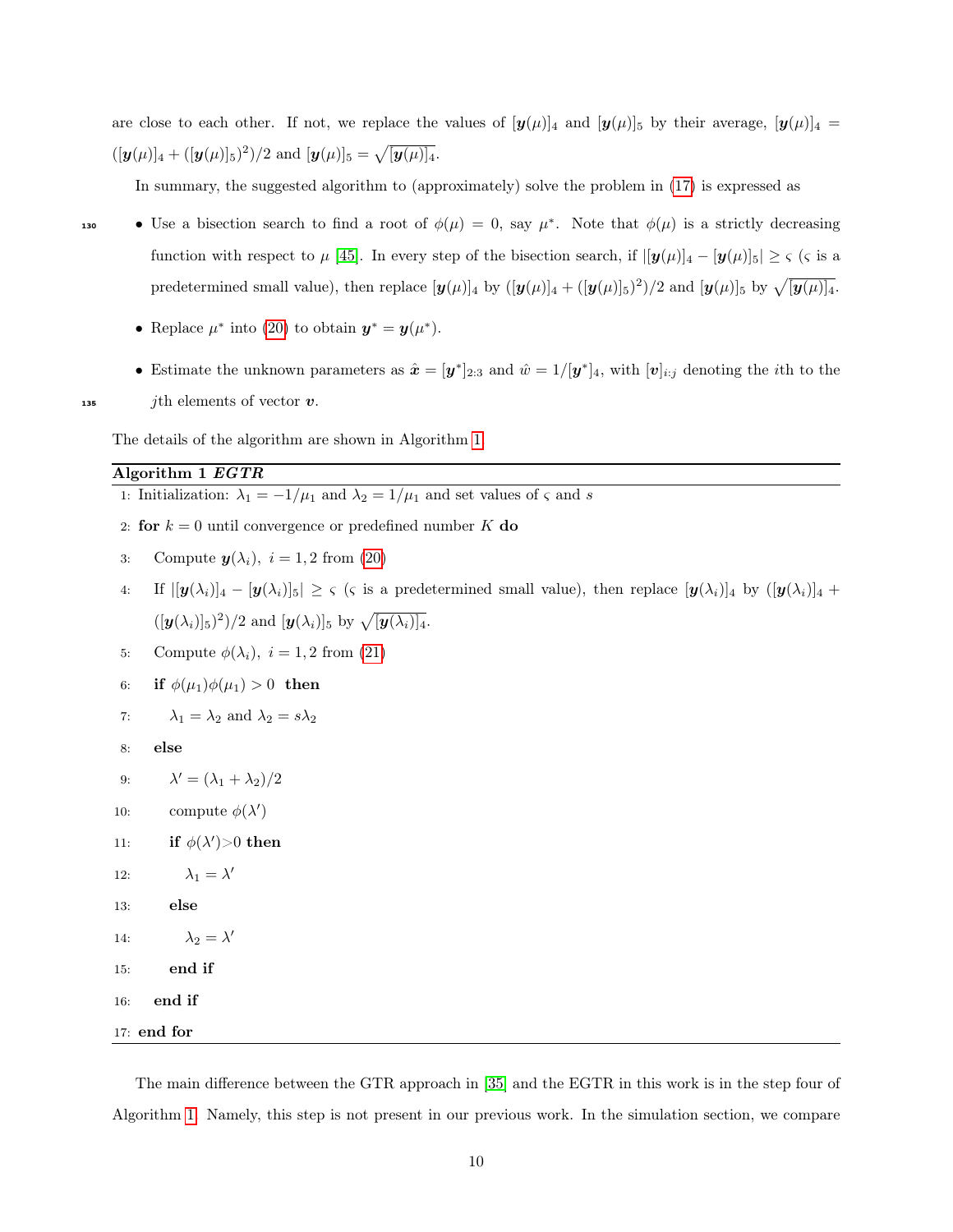the performance of the EGTR in this study and the GTR in [\[35\]](#page-24-9) and observe that the proposed approach <sup>140</sup> generally outperforms the previous algorithm.

Remark 1. Yet another approach to approximately solve the problem in  $(17)$  is to break the problem into two GTR problems. That is, we consider two sperate GTRs with the same objective functions but different constraints, one with the first constraint and the other with the second constraint. We then solve GTRs in parallel, but for every iteration, we make sure both solutions are close to each other. That is, we force both <sup>145</sup> solutions to agree on their components. We will not investigate this technique since it is more complex than

the approach proposed above. Another estimator based on a linear least squares (LLS) approach obtained in Appendix [8.1](#page-18-0) can be alternatively applied to the model in [\(15\)](#page-7-4). Note that the algorithm derived in Appendix [8.1](#page-18-0) is similar to the

<sup>150</sup> simulations section the proposed approach in this section, i.e., EGTR, has better performance than the LLS

approach, especially for low number of reference nodes.

#### 4.2. A concave-convex procedure (CCCP)

In this section, we take the  $\ell_1$  norm minimization of residual errors into account and propose a technique to solve the positioning problem. Namely, based on  $(14)$ , we consider the following  $\ell_1$  norm minimization problem:

one proposed in [\[29\]](#page-24-3), except the correction technique introduced in this study. As will be observed in the

<span id="page-11-0"></span>
$$
\underset{\boldsymbol{x}\in\mathbb{R}^2;\ \boldsymbol{\alpha}\in\mathbb{R}_+}{\text{minimize}}\ \|\boldsymbol{r}\|_1\tag{23}
$$

where  $\boldsymbol{r} = [r_1^1 \dots r_N^1 \dots r_N^K]^T$  with  $r_i^k = z_i^k \alpha - \hat{T}_i^k/2 - d_i/c$ . Note that for high signal-to-noise ratios (low standard deviations of noise), the  $\ell_2$  and  $\ell_1$  minimization approaches have similar performance [\[47\]](#page-25-9). Moreover, the  $\ell_1$  norm minimization in [\(23\)](#page-11-0) is robust against outliers [\[47\]](#page-25-9). Outliers in the positioning process may arise due to various reasons; e.g., blockage of the direct path can lead to outliers in some situations. The optimization problem in [\(23\)](#page-11-0) can be written (in the epigraph form) as [\[47,](#page-25-9) [36,](#page-24-10) [48\]](#page-25-10)

<span id="page-11-1"></span>
$$
\begin{aligned}\n\minimize & \sum_{\mathbf{x} \in \mathbb{R}^2; \alpha \in \mathbb{R}_+; \mathbf{t} \in \mathbb{R}_+^N} \sum_{k=1}^K \sum_{i=1}^N t_i^k \\
\text{subject to} & \quad z_i^k \alpha - \hat{T}_i^k / 2 - d_i / c \le t_i^k \\
& z_i^k \alpha - \hat{T}_i^k / 2 - d_i / c \ge -t_i^k.\n\end{aligned} \tag{24}
$$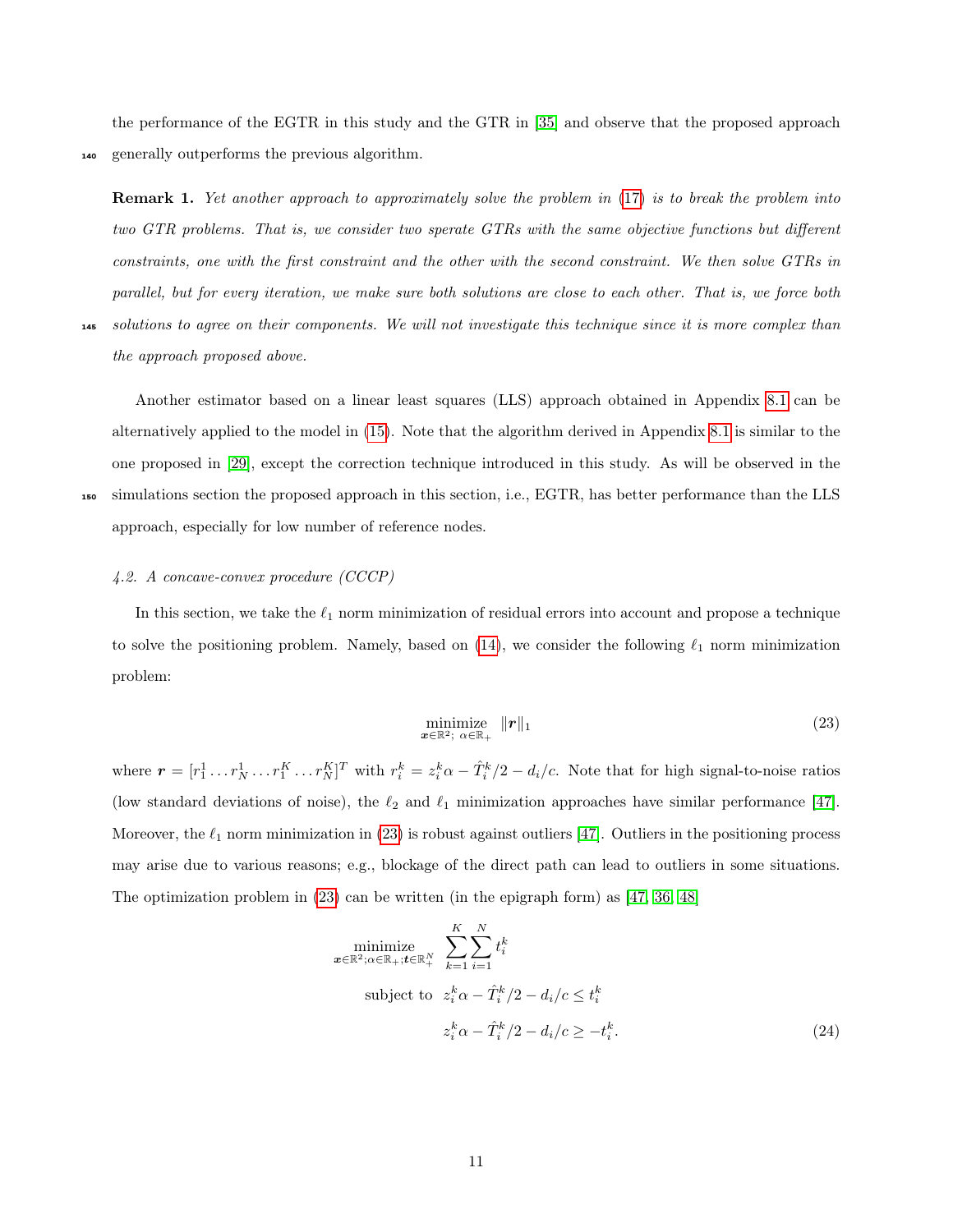The nonconvex problem in [\(24\)](#page-11-1) is reminiscent of a well-known nonconvex problem called difference of convex functions programming (DCP) [\[49\]](#page-25-11). The general form of DCP is as follows:

<span id="page-12-0"></span>
$$
\begin{aligned}\n\text{minimize} \quad & f_0(\mathbf{x}) - g_0(\mathbf{x}) \\
\text{subject to} \quad & w_i(\mathbf{x}) - g_i(\mathbf{x}) \le 0, \quad i = 1, \dots, M\n\end{aligned} \tag{25}
$$

where  $f_0(\mathbf{x})$ ,  $w_i(\mathbf{x})$ , and  $g_i(\mathbf{x})$  are smooth convex functions for  $i = 1, ..., M$ . A method to solve [\(25\)](#page-12-0) is to sequentially solve the problem. That is, we first approximate the concave function  $(-g_i(x))$  with a convex one by an affine approximation. Let us consider a point  $x^j$  in the domain of the problem in [\(25\)](#page-12-0), linearize the concave function around  $x^j$  and write the optimization problem in [\(25\)](#page-12-0) as

<span id="page-12-1"></span>
$$
\begin{aligned}\n\text{minimize} \quad & f_0(\mathbf{x}) - g_0(\mathbf{x}^j) - \nabla g_0(\mathbf{x}^j)^T(\mathbf{x} - \mathbf{x}^j) \\
\text{subject to} \quad & w_i(\mathbf{x}) - g_i(\mathbf{x}^j) - \nabla g_i(\mathbf{x}^j)^T(\mathbf{x} - \mathbf{x}^j) \le 0.\n\end{aligned} \tag{26}
$$

The convex problem in [\(26\)](#page-12-1) can now be solved efficiently. Denote the solution of (26) as  $x^{j+1}$ . Next we go for further improving the solution by convexifing [\(25\)](#page-12-0) for the new point  $x^{j+1}$  similar to the procedure <sup>155</sup> employed for  $x^j$ . This sequential programming procedure, called concave-convex programming (CCCP), continues for a number of iterations. The convergence of the CCCP to a stationary point has been shown in the literature, e.g., [\[49,](#page-25-11) [50\]](#page-25-12) and references therein.

Applying the CCCP technique to the problem in [\(24\)](#page-11-1), we get the following optimization problem:

$$
\begin{aligned}\n\minimize & \sum_{\mathbf{x} \in \mathbb{R}^2; \alpha \in \mathbb{R}_+; \mathbf{t} \in \mathbb{R}_+^N} \quad & \sum_{k=1}^K \sum_{i=1}^N t_i^k \\
\text{subject to} & z_i^k \alpha - \mathbf{h}_{i,j}^T \mathbf{x} - b_{i,k}^j - t_i^k \le 0 \\
& \frac{1}{c} \|\mathbf{x} - \mathbf{a}_i\|_2 - z_i^k \alpha + \frac{\hat{T}_i^k}{2} - t_i^k \le 0\n\end{aligned} \tag{27}
$$

where

<span id="page-12-3"></span><span id="page-12-2"></span>
$$
\mathbf{h}_{i,j} = (\mathbf{x}^j - \mathbf{a}_i)/(cd(\mathbf{a}_i, \mathbf{x}^j))
$$
  

$$
b_{i,k}^j = \hat{T}_i^k/2 - \mathbf{h}_{i,j}^T \mathbf{x}^j + d(\mathbf{a}_i, \mathbf{x}^j)/c.
$$
 (28)

The optimization problem in [\(27\)](#page-12-2), which is called second order cone programming (SOCP), can be efficiently solved. We call the corresponding CCCP as CCCP-SOCP. Algorithm [2](#page-13-1) shows a high level implementation of the algorithm.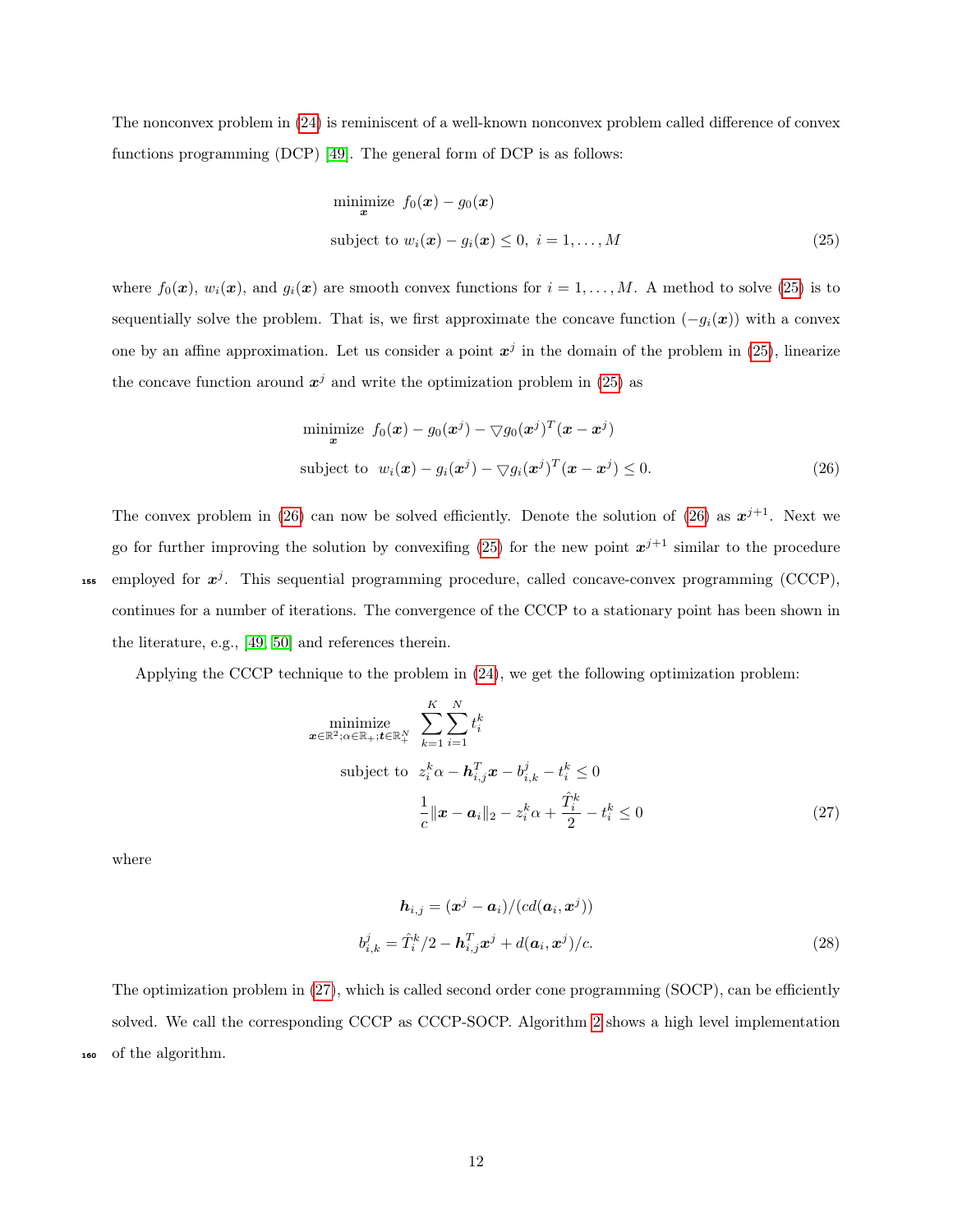### Algorithm 2 CCCP-SOCP

- <span id="page-13-1"></span>1: Initialization: choose initial value for  $x^0$
- 2: for  $j = 0$  until convergence or predefined number J do
- 3: Compute  $h_{i,j}$  and  $b_{i,k}^j$  from [\(28\)](#page-12-3)
- 4: Solve problem [\(27\)](#page-12-2) and denote the solution  $x^{\circ}$
- 5: set  $x^{j+1} = x^o$
- 6: end for

#### <span id="page-13-0"></span>5. Complexity analysis

In this section, we study the complexity of the proposed techniques in terms of floating point operations (flops) and also running time in Matlab. We compare the complexity of the MLE, LLS, EGTR, and CCCP-SOCP. To compute the complexity of the MLE, we assume that a good initial point is available, and an iterative algorithm such as the Gauss-Newton (GN) method converges to the global minimum after a number of iterations. Of course, finding a good initial point for the MLE is a challenging problem and this study also aims to tackle it. For the problem at hand the complexity of the MLE for every Newton step can be computed as  $O(K^2N^3)$ ). For the AMLE, the complexity for every Newton step can be computed as  $O((KN)^2)$ . The corresponding LLS needs an order of  $O(KN)$  to implement. For the EGTR, we need to use a bisection search to solve [\(21\)](#page-9-2), which is the most complex part of the algorithm. Suppose the bisection search takes  $k_{\text{sq}}$  steps, then the total cost of the the proposed approach can be approximated as  $O(k_{\text{sq}}KN)$ . In the simulations, we have observed that the bisection search algorithm usually takes 20 to 30 iterations to find the optimal value of  $\gamma$ . Note that we need to run the LLS and EGTR twice. Thus the corresponding complexities are increased by a factor of two. Finally, the complexity of the CCCP-SOCP can be computed as follows. Consider a general form of the SOCP problem as

<span id="page-13-2"></span>minimize 
$$
\mathbf{c}^T \mathbf{x}
$$
  
\nsubject to  $\|\mathbf{A}_i \mathbf{x} + \mathbf{b}_i\|_2 \le \mathbf{c}_i^T \mathbf{x} + d_i, \ i = 1, ..., m,$   
\n
$$
\|\mathbf{x}\|_2 \le R
$$
\n(29)

where  $A_i \in \mathbb{R}^{k_i \times n}, b_i \in \mathbb{R}^{k_i}$ , and  $d_i \in \mathbb{R}$ . Note that the constraint on the norm of x ensures the strong convexity of the centering problem in the barrier approach [\[47\]](#page-25-9). The worst-case complexity of the problem in [\(29\)](#page-13-2) can be computed as  $O((1+m)^{1/2}n(n^2+m+\sum_{i=1}^mk_i^2)\log(1/\epsilon))$  [\[51\]](#page-25-13), where  $\epsilon$  is an accuracy tolerance <sup>165</sup> in solving the problem.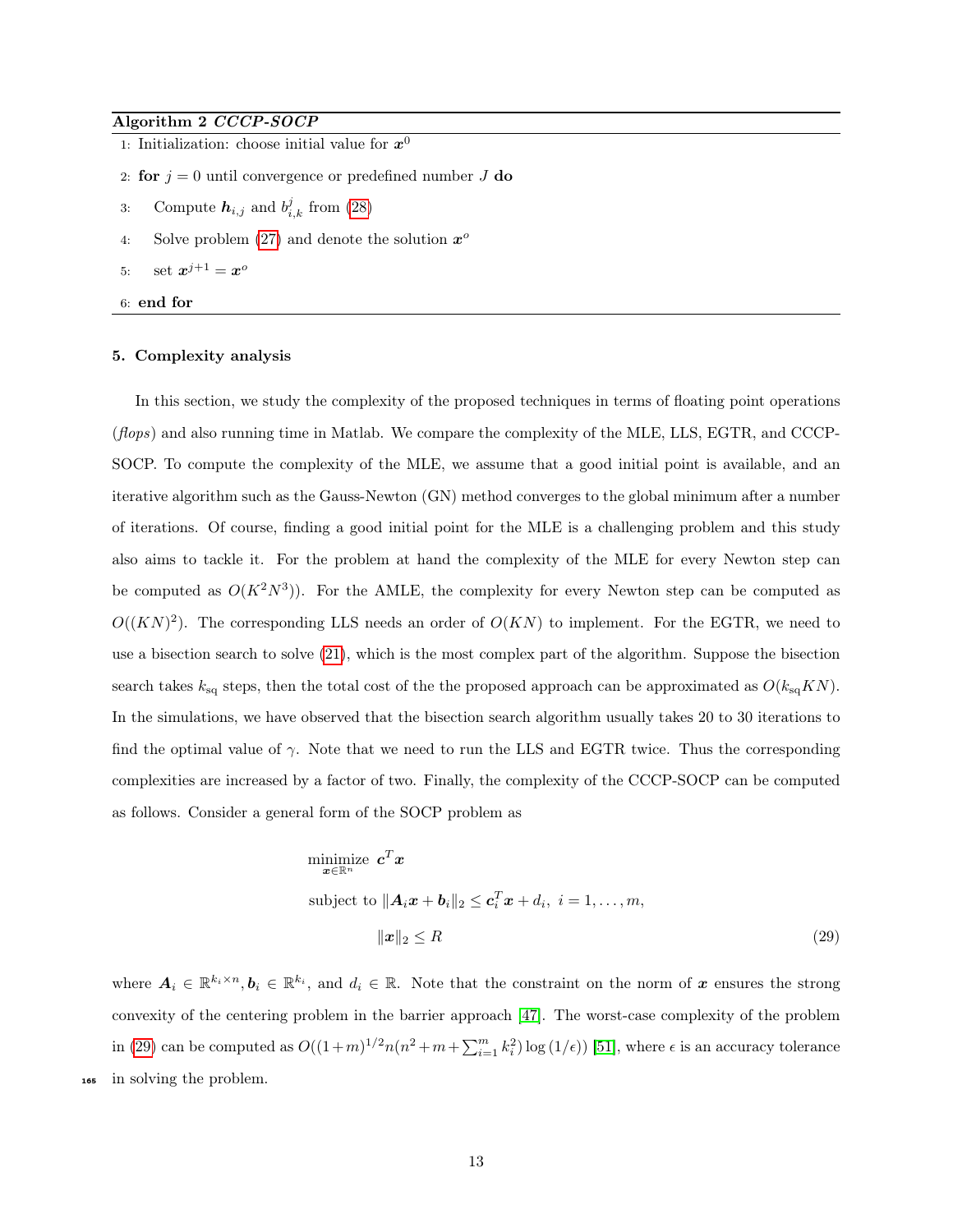The complexity of the CCCP-SOCP for every estimate  $x^j$  can now be approximated as

$$
O((KN)^{3.5}\log{(1/\epsilon)}).
$$

As mentioned before we need to solve the problem in  $k_{\rm ccep}$  steps, hence the total cost is  $O(k_{\rm ccep}(KN)^{3.5} \log{(1/\epsilon)})$ . As we observe, a small number of updatings, usually three,  $k_{\text{ccep}} = 3$ , is enough to obtain the solution. Table [1](#page-26-0) summarizes the complexity of the different approaches.

We have also measured the average running time of different algorithms for a network consisting of 6 170 reference nodes as considered in Section [6.](#page-14-0) In the simulations, we set  $K = 2$  and  $\sigma_i = \gamma_i = 10$ . The algorithms have been implemented in Matlab on a MacBook Pro (Processor 2.3 GHz Intel Core i7, Memory 8 GB 1600 MHz DDR3). The MLEs are implemented by Matlab function fminsearch initialized with the true values of the target position, the clock skew, and turn-around times. It is noted that the function fminsearch is based on the Nelder-Mead simplex algorithms, which does not compute gradients or Hessians <sup>175</sup> to find; hence, its complexity might not be the same as the complexity of Newton-type algorithms. The CCCP-SOCP is implemented by the  $Cvx$  toolbox [\[52\]](#page-26-1). We use three updatings to get an estimate.

We run the algorithms for 500 realizations of the network and compute the average running time in ms. The results are shown in Table [2.](#page-26-2) Considering the complexity analysis and average running time in Tables [1](#page-26-0) and [2,](#page-26-2) respectively, we can conclude that the proposed approach has reasonable complexity and running

time. Although CCCP-SOCP takes a longer amount of time than MLE, it does not need a good initial point. While for the MLE with an arbitrary initial point, the algorithm may converge to a local minimum resulting in a large position error. As we will see in the next section, the CCCP-SOCP outperforms both the LLS and EGTR approaches in terms of the root-mean-squared-error.

#### <span id="page-14-0"></span>6. Numerical results

In this section, we evaluate the performance of the proposed approaches through computer simulations. We consider a 1600 m by 1600 m area and a number of reference nodes that are located at fixed positions  $a_1 = [800\ 800], \ a_2 = [800\ -800], \ a_3 = [-800\ 800], \ a_4 = [-800\ -800], \ a_5 = [800\ 0], \ a_6 = [0\ 800], \ a_7 = [0\ 800], \ a_8 = [0\ 800], \ a_9 = [0\ 800], \ a_1 = [0\ 800], \ a_1 = [0\ 800], \ a_2 = [0\ 800], \ a_3 = [0\ 800], \ a_4 = [0\ 800], \ a_5 = [0\ 800], \ a_7 = [0\ 800], \ a_8 =$ [−800 0], and  $a_8 = [0 - 800]$ . In the simulations, we pick the first N reference nodes, i.e.,  $a_1, \ldots, a_N$ . One target node is randomly distributed inside the area. The turn-around time is set to 0.001 ms. The clock skew is assumed to be unknown and is set to 100 PPM, i.e.,  $w = 1.0001$ . Such a value for clock skew is common for a practical oscillator. For example for a center carrier frequency  $f_c = 100$  MHz and a frequency offset  $\Delta f = 10$  kHz, the actual frequency is given by  $f_c \pm \Delta f$ . Therefore, the period of the oscillating signal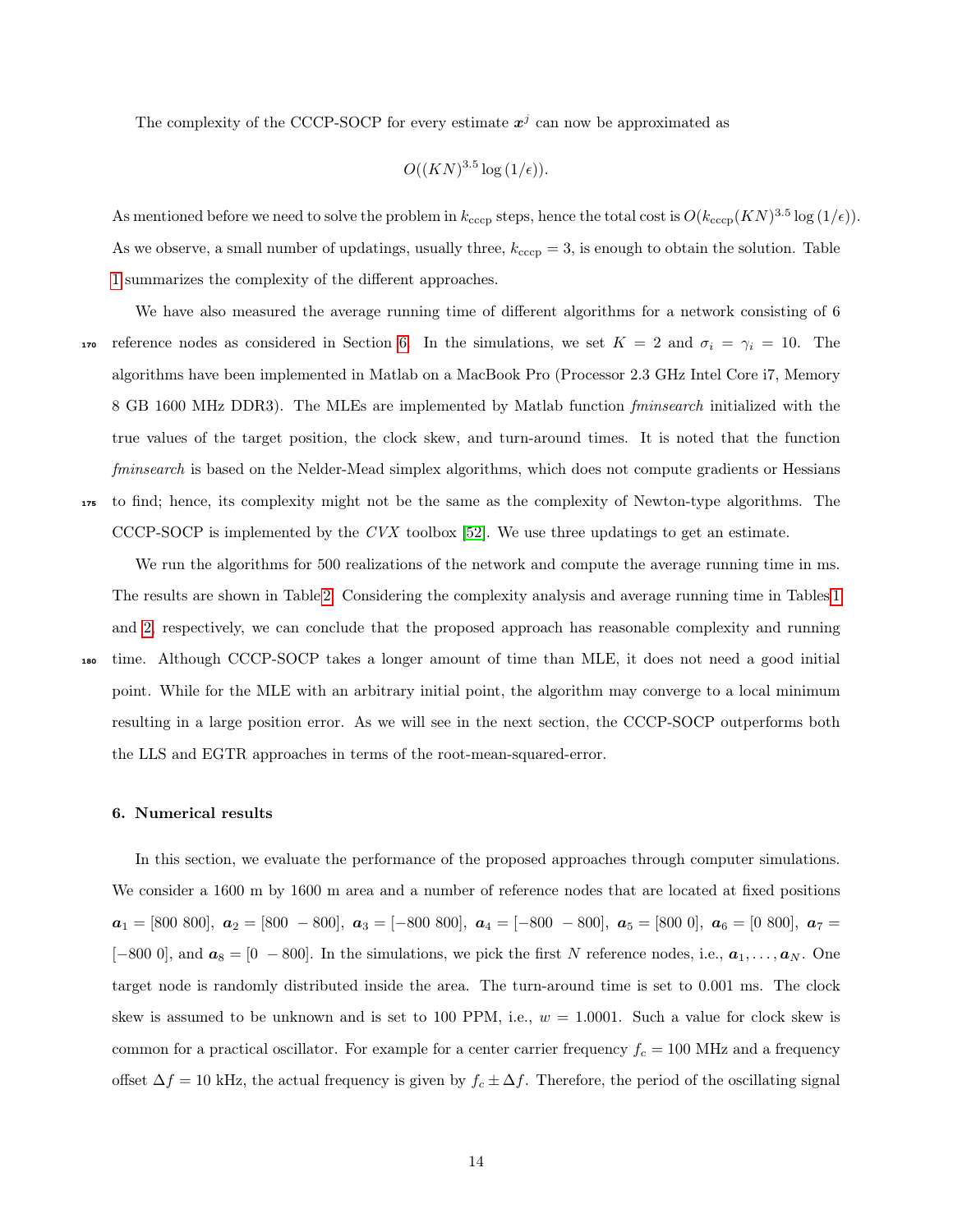(versus the nominal period  $T_0 = 1/f_c$ ) is given by

$$
T = \frac{1}{f_c \pm \Delta f} \approx \frac{1}{f_c} (1 \pm \frac{\Delta f}{f_c}) = T_o (1 \pm 0.0001)
$$
 (30)

<sup>185</sup> which shows how the clock of the oscillator is scaled with respect to the nominal clock  $T_o$ .

To compare different approaches, we use the root-mean-squared-errors (RMSEs) defined as

$$
\text{RMSE} \triangleq \sqrt{\mathbb{E} \|\hat{\mathbf{x}} - \mathbf{x}\|_2^2}.
$$
\n(31)

We compare the proposed techniques (CCCP-SOCP, which is implemented using CVX, and EGTR) with the MLE and AMLE in [\(11\)](#page-6-1) and [\(13\)](#page-7-2), respectively, (which are implemented by Matlab function fminsearch initialized with the true values of the target location, turn-around times, and clock skew), the GTR in [\[35\]](#page-24-9), the LLS derived in Appendix [8.1,](#page-18-0) and the Cramér-Rao lower bound (CRLB) as derived in Appendix [8.2.](#page-19-0) In 190 the simulations, we assume that  $\sigma_i = \gamma_i = \sigma$ ,  $i = 1, ..., N$ . We randomly initialize the CCCP-SOCP inside the network and we also set  $k_{\rm cccp} = 3$ . We use 2000 Monte-Carlo simulations to generate the results. To simulate the range measurements and estimates of turn around times, we use models [\(4\)](#page-5-3) and [\(2\)](#page-5-2), respectively. To implement the bisection search, we consider an interval defined by  $I_{\text{lower}}$  and  $I_{\text{upper}}$  and investigate if the zero crossing of  $\phi(\mu)$  in [\(21\)](#page-9-2) occurs in the interval. To check if the solution lies in the interval, we simply 195 check the sign of  $\phi(\mu)$  at  $I_{\text{lower}}$  and  $I_{\text{upper}}$ . No change in sign means that the solution lies outside of the current interval. For initialization, we set  $I_{\text{lower}} = -1/\mu_1$  and  $I_{\text{upper}} = 1/\mu_1$ . If the solution of  $\phi(\mu) = 0$  is not found in the interval, we change the interval as  $I'_{\text{lower}} = I_{\text{upper}}$  and  $I'_{\text{upper}} = 10I_{\text{upper}}$  (s = 10 in Algorithm [1\)](#page-10-0). If the solution lies in an interval, we bisect the interval and investigate which subinterval contains the solution. We also set  $\zeta = 0.05$ .

Fig. [1](#page-27-0) shows the RMSEs of location estimates for different approaches for various numbers of reference nodes. In the simulations, we set  $K = 2$ . It is observed that the proposed approach, CCCP-SOCP, achieves good performance very close to the optimal estimator MLE and the CRLB, especially for low number of reference nodes and high signal-to-noise ratios. From the figure, it is noted that the EGTR proposed in this study generally outperforms the previous GTR and LLS, especially for low numbers of reference nodes. <sup>205</sup> As the number of reference nodes increases, the LLS, GTR, and EGTR show similar performance. We have observed a similar behavior for other network deployments. In general, EGTR provides more robust and accurate estimates than GTR, especially for small number of measurements (small  $K$  or  $N$ ). It is also observed that for large numbers of reference nodes, the least squares based approach shows better performance compared to the CCCP-SOCP approach for the low standard deviation of noise. The reason is 210 that for low measurement errors, the squared term  $(v_i^k)^2$  is negligible and thus the approximation in [\(15\)](#page-7-4) is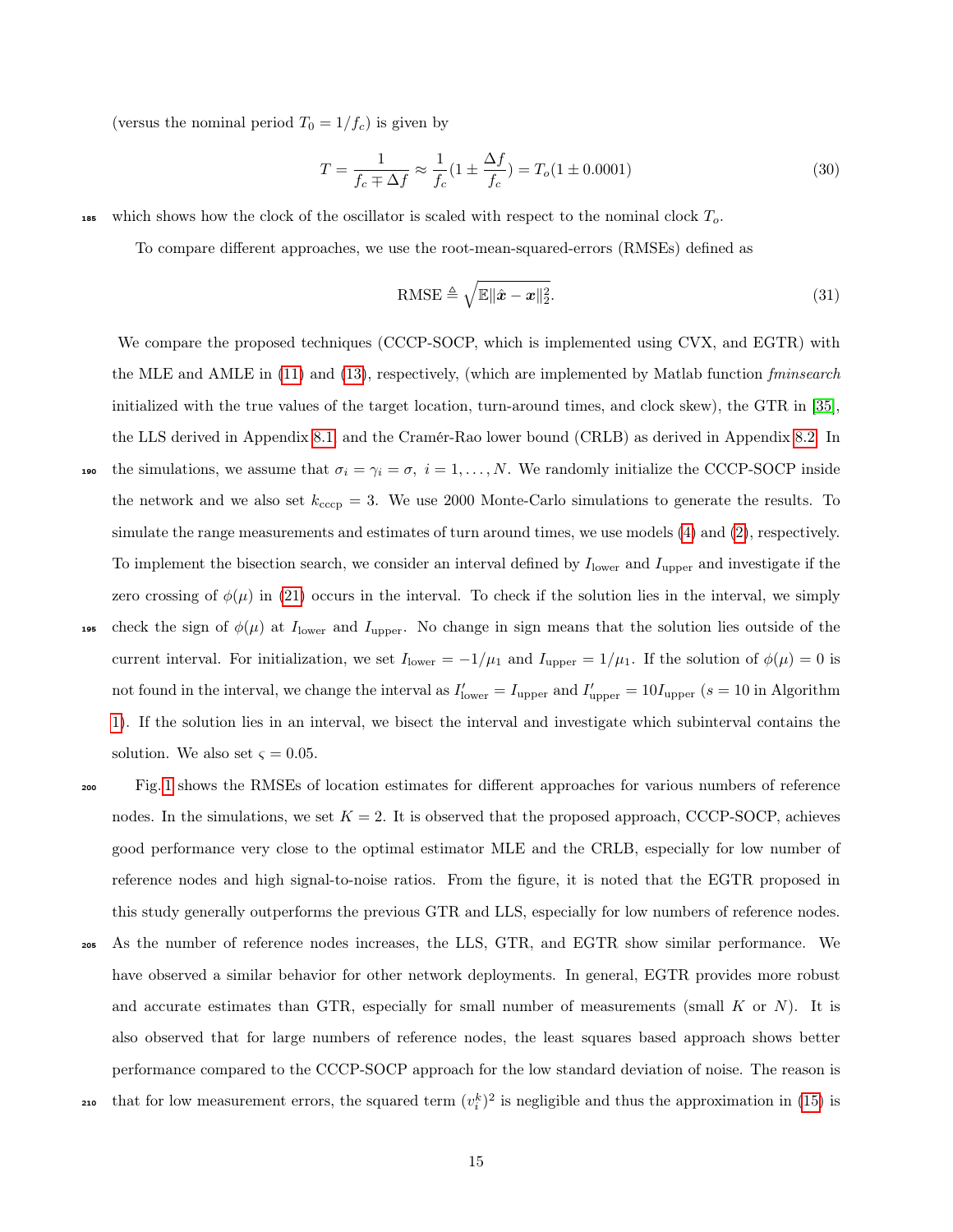more likely to be valid. In addition for a larger number of reference nodes, matrix  $\bm{A}$  will be well-conditioned and thus numerical roundoff errors will decrease.

Next, we study the effects of NLOS measurements on the performance of estimators. We assume that a range measurement can be affected by NLOS errors with probability 0.2. For every NLOS measurement, we add a uniform noise to the measurements as follows:

$$
z_i^k = w\left(\frac{d_i}{c} + \frac{T_i}{2}\right) + q_i u_i^k + \frac{n_i^k}{2}
$$
\n(32)

where we assume that  $u_i^k \sim \mathcal{U}[0, 5/c]$  and  $q_i \in \{0, 1\}$  are iid Bernoulli random variables with  $Pr\{q_i = 1\} = 0.2$ . The uniform distribution is commonly used to model NLOS error, e.g., [\[53,](#page-26-3) [54,](#page-26-4) [12\]](#page-22-10).

Fig. [2](#page-28-0) depicts the performance of different approaches in NLOS conditions for  $K = 2$ . It is observed that the CCCP-SOCP achieves high performance compared to the other approaches, especially for low standard deviations of noise, and it is robust against outliers as expected. For small  $\sigma$ , the dominant perturbation is outlier disturbance and consequently the MLE derived in this study is not optimal, explaining why the MLE is worse than the CCCP-SOCP approach. For large standard deviations of noise, which indicates <sup>220</sup> the Gaussian measurement noise is dominant, the CCCP-SOCP seems to outperform the MLE. This can be explained by the fact that the MLE is only guaranteed to be asymptotically optimal, i.e., for low noise standard deviation or large number of measurements. Note that we have employed the MLE computed in [\(11\)](#page-6-1) and [\(13\)](#page-7-2) to study their robustness against NLOS conditions. It may be possible to derive an MLE to deal with NLOS measurements if the distribution of outliers is known. From the figure, it is observed that <sup>225</sup> the proposed EGTR outperforms GTR and LLS, especially for low numbers of reference nodes. In general, for a fixed network, the performance of algorithms is affected by two perturbations: measurement noise and NLOS errors. As the measurement error becomes smaller, the performance is mainly affected by NLOS errors. Since NLOS statistics are fixed in the simulation, we expect a kind of flat behavior for RMSE.

We now study the convergence of CCCP-SOCP through simulations. Fig. [3](#page-28-1) depicts the convergence speed 230 of the proposed approach for 50 random initializations. In the simulations, we set  $K = 2$ . For every estimate given by CCCP-SOCP, we compute the residual  $||r||_1$ , where r is given by [\(23\)](#page-11-0). It is observed that the CCCP-SOCP approach converges very fast, approximately in three sequential updatings.

Finally we briefly compare the performance of EGTR with GTR-based algorithm without considering the clock skew. The signal model of [\(2\)](#page-5-2) can be expressed as

<span id="page-16-0"></span>
$$
z_i^k = \frac{d_i}{c} + \frac{T_i}{2} + \frac{n_i^k}{2} + \underbrace{\rho(\frac{d_i}{c} + \frac{T_i}{2})}_{\triangleq b_i}, \quad k = 1, 2, ..., K
$$
 (33)

where  $\rho$  is the clock skew deviation from one, i.e.,  $w = 1 + \rho$ . It is observed that imperfect clock skew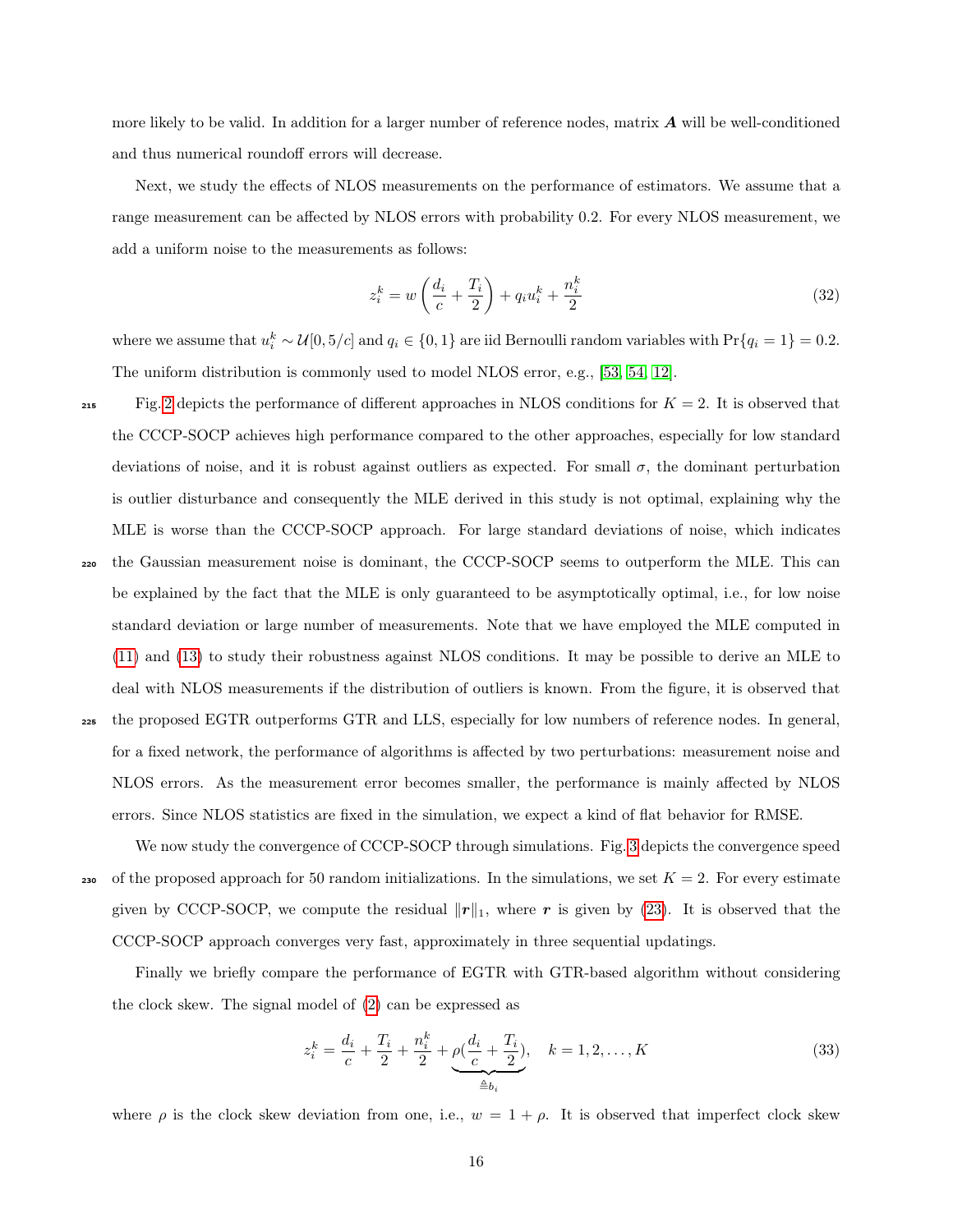causes a bias  $b_i$  in the measurement compared to the ideal scenario, i.,e., for  $\rho = 0$ . For very small  $b_i$ , <sup>235</sup> estimating the clock skew parameter along with the location estimate may result in large location errors. However, when the bias is considerable compared to the measurement error  $\frac{n_i^k}{2}$ , the joint estimation leads to improve accuracy. Considering the model in [\(33\)](#page-16-0), we may need to take into account different issues to design an algorithm. For example, since the mean of the perturbation is nonzero, we may need to estimate and subtract the mean from the measurement for designing an algorithm such as least squares. Here, we <sup>240</sup> employ a localization algorithm proposed for the ideal scenario when the model actually comes form [\(33\)](#page-16-0). In particular, the proposed GTR algorithm for ideal clock is compared with EGTR for different values of  $\rho$ .

Fig. [4](#page-29-0) shows the RMSE of EGTR and GTR without clock skew consideration. It is observed that the joint estimation of the location and clock skew for high SNR improves the accuracy of localization. For low SNRs, the accuracy mainly depends on the variance of measurement noise. It is also observed that as the clock skew deviation from one increases, the performance of the traditional approach without considering the clock parameter degrades drastically, especially for high SNRs. The performance of EGTR remains almost the same as  $\rho$  changes. This figure also shows an improved performance for EGTR compared to GTR. In fact, it can be observed that EGTR is more robust than GTR.

#### <span id="page-17-0"></span>7. Conclusions

<sup>250</sup> In this manuscript, TW-TOA based positioning has been studied in a semi-asynchronous network in which the clock of the target node is not synchronized with a perfect clock. Since the optimal ML estimator is highly nonconvex and difficult to solve, two efficient suboptimal estimators have been obtained for the problem under some approximations and conditions. The first method is based on the squared-range least squares that is formulated as an extended general trust region subproblem (EGTR). A simple approach has 255 been proposed to solve EGTR. The second approach is derived by replacing the  $\ell_2$  norm minimization of residuals by an  $\ell_1$  norm minimization, which in turn can be formulated as difference of convex programming (DCP). A concave-convex procedure has been employed to solve the resulting DCP. Simulation results show the high performance of the proposed techniques, especially the DCP approach. It has also been observed through simulations that the DCP approach is robust against NLOS errors. The future work considers the <sup>260</sup> extension of the approaches studied in this manuscript to cooperative scenarios. Simulation results show a promising performance for EGTR, in terms of robustness and accuracy. Although we have not encountered any convergence problems of the proposed EGTR approach, an extensive study of the convergence properties of EGTR is left as a topic for future work.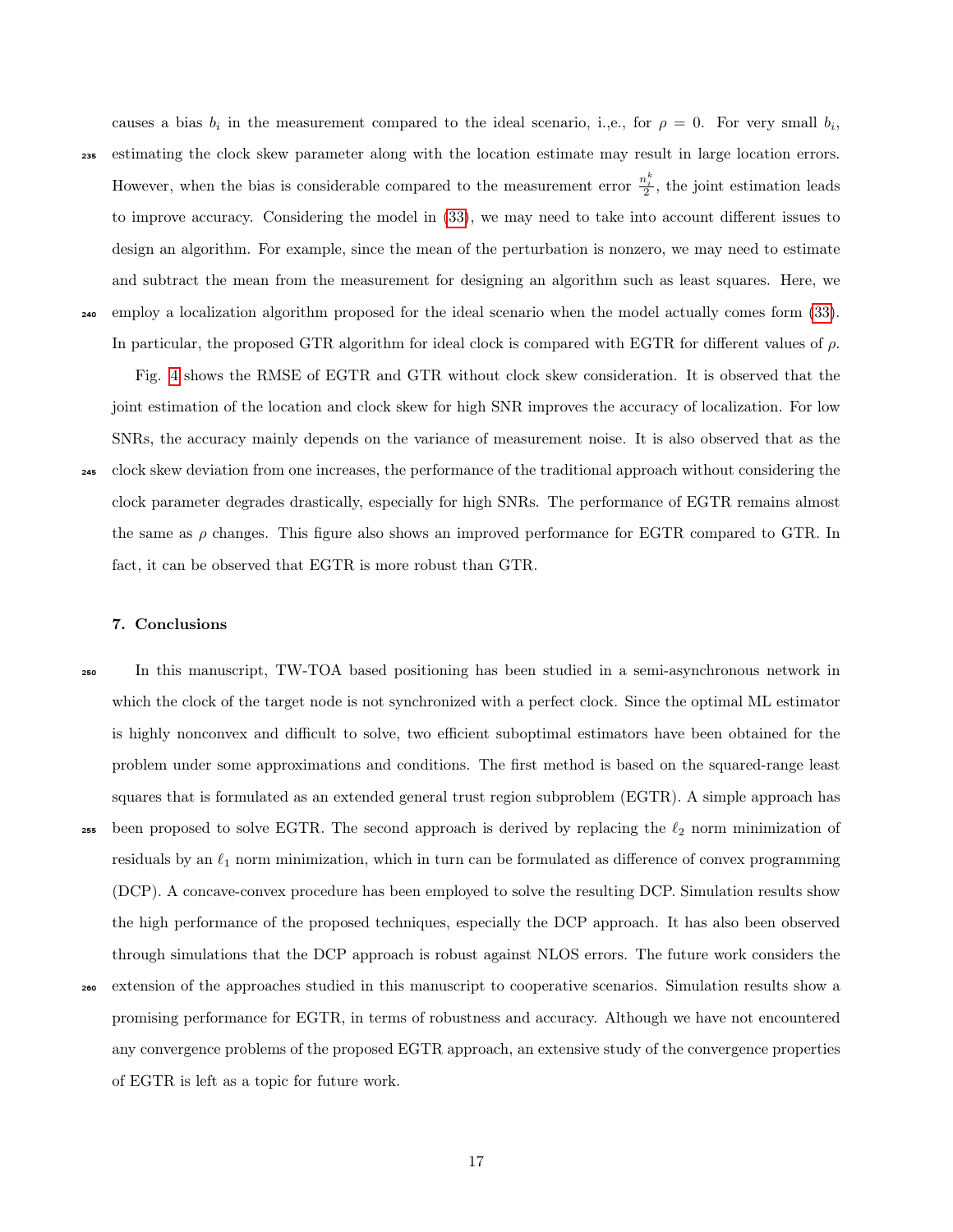#### <span id="page-18-0"></span>8. Appendices

#### <sup>265</sup> 8.1. Linear Least Squares (LLS)

In this section we obtain an LLS estimator similar to [\[8,](#page-22-6) [28\]](#page-24-2). We consider the following linear model (originated from [\(15\)](#page-7-4)):

<span id="page-18-5"></span><span id="page-18-1"></span>
$$
\mathbf{b} = \mathbf{A}\mathbf{y} + \mathbf{\nu},\tag{34}
$$

where  $\boldsymbol{\nu} = [\nu_1^1 \dots \nu_N^1 \dots \nu_N^K]^T$ ,  $\boldsymbol{A}, \boldsymbol{b}$ , and  $\boldsymbol{y}$  are given in [\(18\)](#page-8-1). We assume that  $\boldsymbol{A}$  has full column rank. A necessary condition for this is that  $KN\geq 5.$ 

The unconstrained weighted least squares solution to [\(34\)](#page-18-1) is given by [\[41\]](#page-25-3)

$$
\hat{\mathbf{y}} = (\mathbf{A}^T \mathbf{W} \mathbf{A})^{-1} \mathbf{A}^T \mathbf{W} \mathbf{b}.\tag{35}
$$

where **W** is as in [\(18\)](#page-8-1). The covariance matrix of  $\hat{y}$  can be computed as

$$
\boldsymbol{C}_{\hat{\boldsymbol{y}}} = (\boldsymbol{A}^T \boldsymbol{W} \boldsymbol{A})^{-1}.
$$
\n(36)

Note that for a large network, matrix  $\boldsymbol{A}$  can be ill-conditioned [\[28\]](#page-24-2). Then, we can use a regularization technique to resolve the drawback in the least squares solution [\[47,](#page-25-9) [28\]](#page-24-2).

We can further improve the location estimate by applying a correction technique similar to [\[8,](#page-22-6) [28\]](#page-24-2). We consider the following relations:

<span id="page-18-2"></span>
$$
[\mathbf{y}]_1 = ||x||_2^2 + \xi_1,
$$
  
\n
$$
[\mathbf{y}]_4 = \alpha^2 + \xi_4,
$$
  
\n
$$
[\mathbf{y}]_2 = x_1 + \xi_2,
$$
  
\n
$$
[\mathbf{y}]_3 = x_2 + \xi_3,
$$
  
\n
$$
[\mathbf{y}]_5 = \alpha + \xi_5,
$$
\n(37)

where  $\boldsymbol{\xi} = [\xi_1 \dots \xi_5]^T$  is the estimation error. Assuming small estimation errors, we take the squares of both sides of last three equations in [\(37\)](#page-18-2) and obtain the following expressions:

<span id="page-18-3"></span>
$$
[\mathbf{y}]_2^2 \simeq x_1^2 + 2x_1\xi_2,
$$
  
\n
$$
[\mathbf{y}]_3^2 \simeq x_2^2 + 2x_2\xi_3,
$$
  
\n
$$
[\mathbf{y}]_5^2 \simeq \alpha^2 + 2\alpha\xi_5.
$$
\n(38)

Based on [\(37\)](#page-18-2) and [\(38\)](#page-18-3), we obtain a linear model as

<span id="page-18-4"></span>
$$
h = B\theta + P\xi,\tag{39}
$$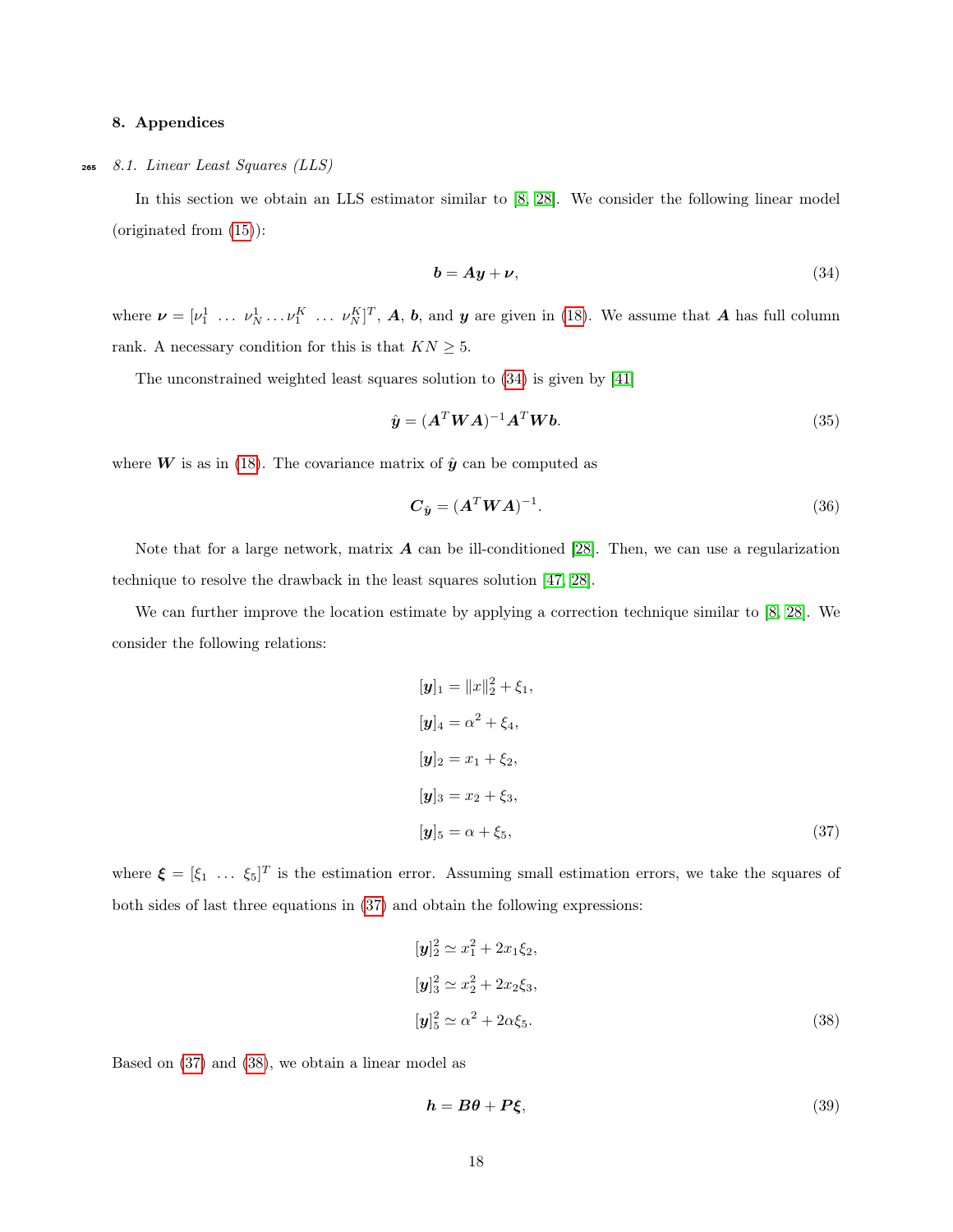where

$$
\mathbf{B} = \begin{bmatrix} 1 & 1 & 1 \\ 1 & 0 & 0 \\ 0 & 1 & 0 \\ 0 & 0 & 1 \end{bmatrix}, \quad \mathbf{P} = \begin{bmatrix} 1 & 0 & 0 & 0 & 1 \\ 0 & 2x_1 & 0 & 0 & 0 \\ 0 & 0 & 2x_2 & 0 & 0 \\ 0 & 0 & 0 & 2\alpha & 0 \end{bmatrix}
$$

$$
\mathbf{h} = \begin{bmatrix} [\mathbf{y}]_1 + [\mathbf{y}]_4 \\ [\mathbf{y}]_2^2 \\ [\mathbf{y}]_3^2 \\ [\mathbf{y}]_5^2 \end{bmatrix}, \quad \boldsymbol{\theta} = [x_1^2 \ x_2^2 \ \alpha^2]^T. \tag{40}
$$

The least squares solution to [\(39\)](#page-18-4) is given by

$$
\hat{\boldsymbol{\theta}} = (\boldsymbol{B}^T \boldsymbol{C}_{\hat{\boldsymbol{\theta}}}^{-1} \boldsymbol{B})^{-1} \boldsymbol{B}^T \boldsymbol{C}_{\hat{\boldsymbol{\theta}}}^{-1} \boldsymbol{h},\tag{41}
$$

where the covariance matrix  $\boldsymbol{C}_{\theta}$  can be computed as

<span id="page-19-1"></span>
$$
C_{\hat{\theta}} = P C_{\hat{y}} P^T. \tag{42}
$$

270 To compute the matrix  $P$ , we use the estimate of  $\hat{x}$  obtained in [\(35\)](#page-18-5) instead of unknown vector  $\hat{x}$ .

Finally the location estimate can be obtained as

$$
\tilde{x}_i = \text{sgn}([\mathbf{y}]_{i+1}) \sqrt{|\left[\hat{\boldsymbol{\theta}}\right]_i|}, \quad i = 1, 2,\tag{43}
$$

where sgn denotes the signum function defined as

<span id="page-19-2"></span>
$$
sgn(x) = \begin{cases} 1 & \text{if } x \ge 0; \\ -1 & \text{if } x < 0. \end{cases}
$$
 (44)

The covariance matrix of the estimate in [\(43\)](#page-19-1) can be obtained similar to [\[28\]](#page-24-2).

#### <span id="page-19-0"></span>8.2. Cramér-Rao Lower Bound (CRLB)

Considering the measurement vector in [\(7\)](#page-6-2) with mean  $\mu_K = 1_K \otimes \mu$  and covariance matrix  $C_K = I_K \otimes C$ where

$$
\boldsymbol{\mu} = \left[ f\left(\frac{d_1}{c} + \frac{T_1}{2}\right) \dots f\left(\frac{d_N}{c} + \frac{T_N}{2}\right) T_1 \dots T_N \right]^T,
$$
  

$$
\boldsymbol{C} = \text{diag}\left(\frac{\sigma_1^2}{4}, \dots, \frac{\sigma_N^2}{4}, \gamma_1^2, \dots, \gamma_N^2 \right),
$$
 (45)

the elements of the Fisher information matrix can be computed as [\[41,](#page-25-3) Ch. 3]

$$
J_{nm} = [\boldsymbol{J}]_{nm} = \left[\frac{\partial \boldsymbol{\mu}_K}{\partial \psi_n}\right]^T \boldsymbol{C}_K^{-1} \left[\frac{\partial \boldsymbol{\mu}_K}{\partial \psi_m}\right], \quad n, m = 1, 2, \dots, N+3,
$$
\n(46)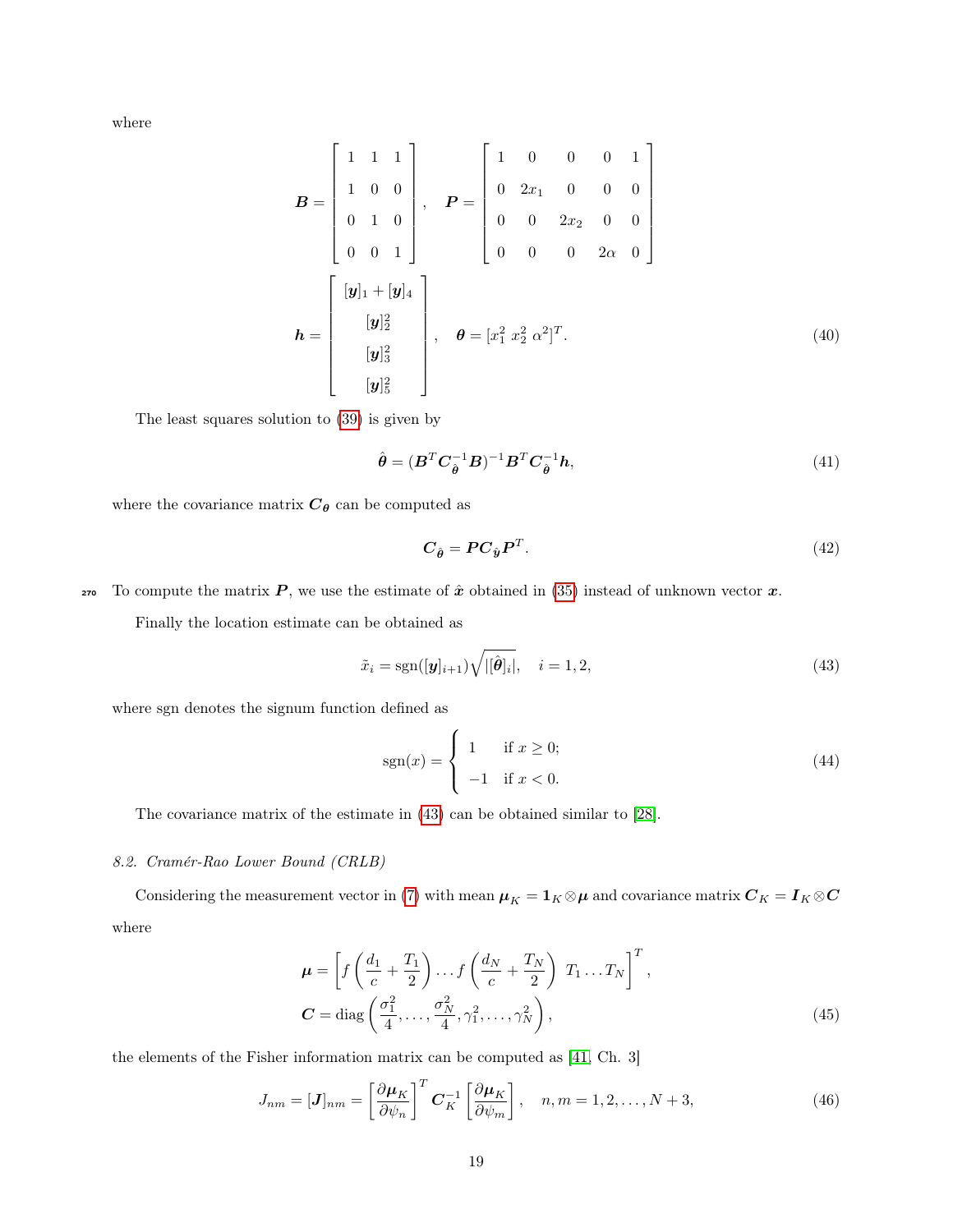where

$$
\psi_n = \begin{cases} x_n, & \text{if } n = 1, 2 \\ w, & \text{if } n = 3 \\ T_n, & \text{if } n > 3. \end{cases}
$$
 (47)

From [\(45\)](#page-19-2),  $\partial \pmb{\mu}_K/\partial \psi_n$  can be obtained as follows:

$$
\left[\frac{\partial \mu_K}{\partial \psi_n}\right] = \mathbf{1}_K \otimes \left[\frac{\partial \mu_1}{\partial \psi_n} \cdots \frac{\partial \mu_N}{\partial \psi_n}\right]^T, \quad n = 1, 2, \dots, N+3,
$$
\n(48)

where

$$
\frac{\partial \mu_i}{\partial \psi_n} = \begin{cases}\n w \frac{x_n - a_{1,n}}{c} & \text{if } n = 1, 2, i \le N \\
 \frac{d_i}{c} + \frac{T_i}{2}, & \text{if } n = 3, i \le N \\
 0, & \text{if } n = 1, 2, \text{or } 3, i > N \\
 \frac{w}{2}, & \text{if } n > 3, i \le N \\
 1, & \text{if } n > 3, i > N.\n\end{cases}
$$
\n(49)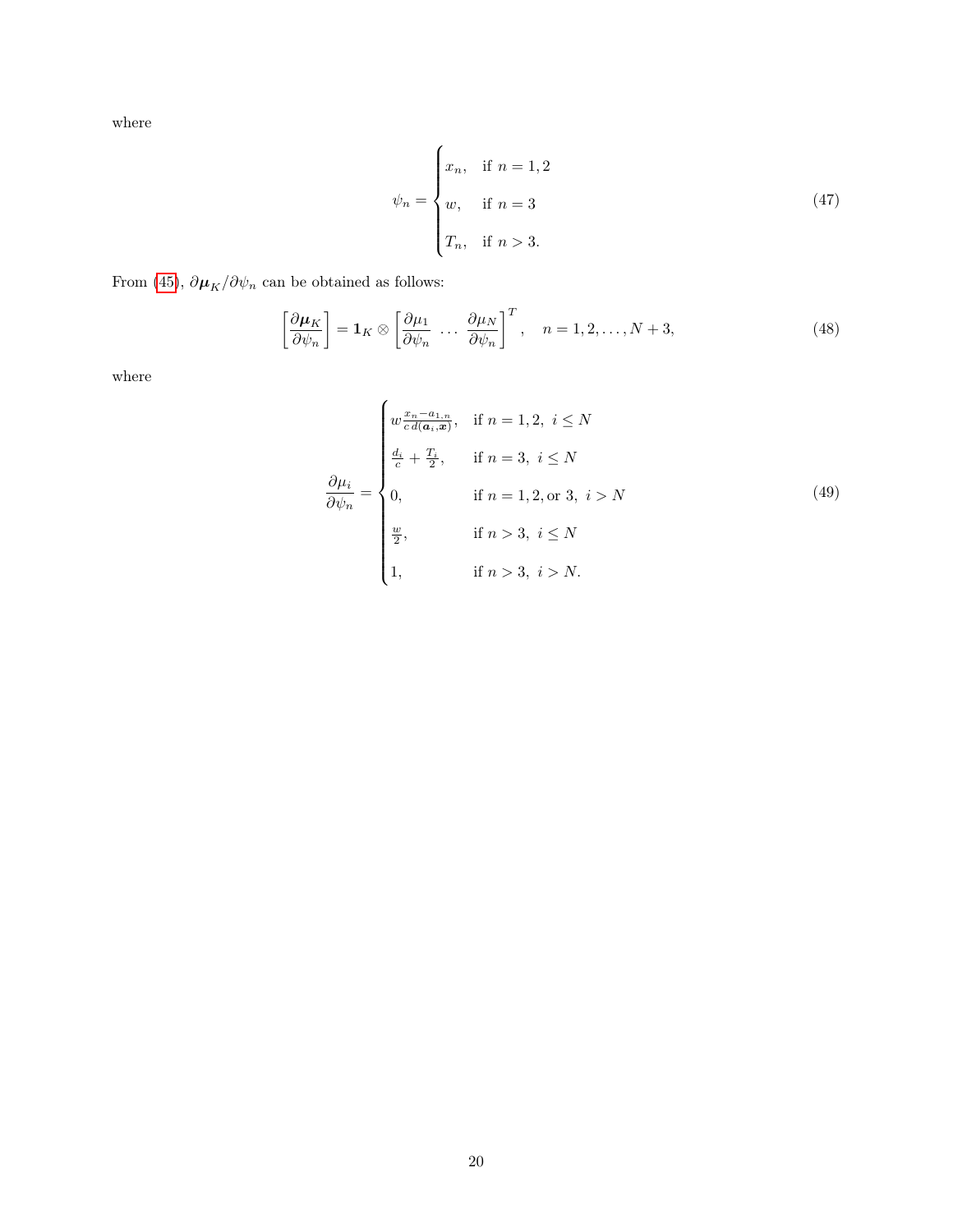After some calculations, the entries of the Fisher information matrix can be computed as follows:

$$
J_{11} = 4Kw^{2} \sum_{i=1}^{N} \left( \frac{x_{1} - a_{i,1}}{\sigma_{i}cd(a_{i}, x)} \right)^{2},
$$
  
\n
$$
J_{22} = 4Kw^{2} \sum_{i=1}^{N} \left( \frac{x_{2} - a_{i,2}}{\sigma_{i}cd(a_{i}, x)} \right)^{2},
$$
  
\n
$$
J_{33} = 4K \sum_{i=1}^{N} \left( \frac{d_{i}/c + T_{i}/2}{\sigma_{i}} \right)^{2},
$$
  
\n
$$
J_{j j} = K \left( \frac{2w^{2}}{\sigma_{j}^{2}} + \frac{1}{\gamma_{j}^{2}} \right), j > 3
$$
  
\n
$$
J_{12} = J_{21} = 4Kw^{2} \sum_{i=1}^{N} \left( \frac{x_{1} - a_{i,1}}{\sigma_{i}cd(a_{i}, x)} \right) \left( \frac{x_{2} - a_{i,2}}{\sigma_{i}cd(a_{i}, x)} \right),
$$
  
\n
$$
J_{13} = 4Kw \sum_{i=1}^{N} \left( \frac{x_{1} - a_{i,1}}{\sigma_{i}cd(a_{i}, x)} \right) \left( \frac{d_{i}/c + T_{i}/2}{\sigma_{i}} \right),
$$
  
\n
$$
J_{23} = 4Kw \sum_{i=1}^{N} \left( \frac{x_{2} - a_{i,2}}{\sigma_{i}cd(a_{i}, x)} \right) \left( \frac{d_{i}/c + T_{i}/2}{\sigma_{i}} \right),
$$
  
\n
$$
J_{j1} = J_{1j} = K \left( w \frac{x_{1} - a_{i,1}}{\sigma_{i}^{2}cd(a_{i}, x)} \right),
$$
  
\n
$$
J_{j2} = J_{2j} = K \left( w \frac{x_{2} - a_{i,2}}{\sigma_{i}^{2}cd(a_{i}, x)} \right),
$$
  
\n
$$
J_{j3} = J_{3j} = 4Kw \sum_{i=1}^{N} \left( \frac{x_{1} - a_{i,1}}{\sigma_{i}cd(a_{i}, x)} \right) \left( \frac{d_{i}/c + T_{i}/2}{\sigma_{i}} \right),
$$
  
\n
$$
J_{i j} =
$$

The CRLB, which is a lower bound on the variance of any unbiased estimator, is given as

$$
\text{Var}(\hat{\psi}_i) \geq [\mathbf{J}^{-1}]_{i,i} \,. \tag{51}
$$

#### 9. Acknowledgment

This work was supported in part by the Swedish Research Council (contract no. 2007-6363) and in part by <sup>275</sup> the European Commission in the framework of the FP7 Network of Excellence in Wireless COMmunications #(contract no. 318306). S. Gezici's research was also supported in part by the Distinguished Young Scientist Award of Turkish Academy of Sciences (TUBA-GEBIP 2013). Part of this work was presented in IEEE ICASSP 2013 [\[35\]](#page-24-9).

#### <span id="page-21-0"></span>References

<sup>280</sup> [1] D. Dardari, M. Luise, E. Falletti, Satellite and Terrestrial Radio Positioning Techniques: A Signal Processing Perspective, Academic Press, 2011.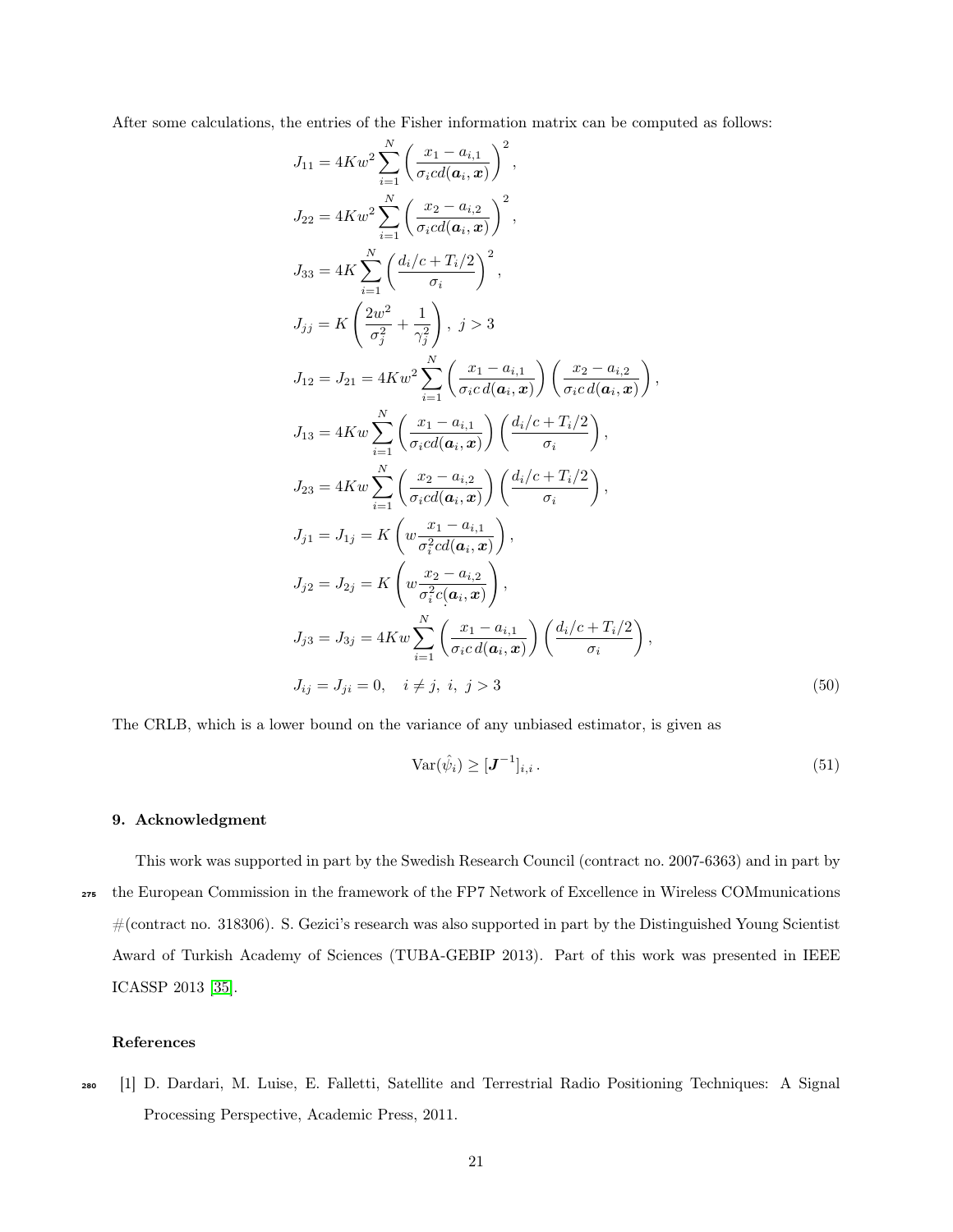- <span id="page-22-0"></span>[2] G. Mao, B. Fidan, Localization Algorithms and Strategies for Wireless Sensor Networks, Information Science reference, Hershey. New York, 2009.
- <span id="page-22-2"></span><span id="page-22-1"></span>[3] N. Patwari, J. Ash, S. Kyperountas, A. O. Hero, N. C. Correal, Locating the nodes: Cooperative <sup>285</sup> localization in wireless sensor network, IEEE Signal Process. Mag. 22 (4) (2005) 54–69.
	- [4] S. Gezici, Z. Tian, G. B. Giannakis, H. Kobayashi, A. F. Molisch, H. V. Poor, Z. Sahinoglu, Localization via ultra-wideband radios: A look at positioning aspects for future sensor networks, IEEE Signal Process. Mag. 22 (4) (2005) 70–84.
- <span id="page-22-4"></span><span id="page-22-3"></span>[5] A. H. Sayed, A. Tarighat, N. Khajehnouri, Network-based wireless location: challenges faced in devel-<sup>290</sup> oping techniques for accurate wireless location information, IEEE Signal Process. Mag. 22 (4) (2005) 24–40.
	- [6] M. R. Gholami, [Positioning algorithms for wireless sensor networks,](http://publications.lib.chalmers.se/records/fulltext/138669.pdf) Licentiate Thesis, Chalmers University of Technology (Mar. 2011). URL <http://publications.lib.chalmers.se/records/fulltext/138669.pdf>
- <span id="page-22-7"></span><span id="page-22-6"></span><span id="page-22-5"></span><sup>295</sup> [7] X. Wang, Z. Wang, B. O'Dea, A TOA-based location algorithm reducing the errors due to non-line-ofsight (NLOS) propagation, IEEE Trans. Veh. Technol.  $52(1)(2003)$  112–116.
	- [8] M. Sun, K. C. Ho, Successive and asymptotically efficient localization of sensor nodes in closed-form, IEEE Trans. Signal Process. 57 (11) (2009) 4522–4537.
	- [9] M. R. Gholami, S. Gezici, E. G. Ström, M. Rydström, Hybrid TW-TOA/TDOA positioning algorithms <sup>300</sup> for cooperative wireless networks, in: Proc. IEEE International Conference on Communications (ICC), 2011.
		- [10] A. Beck, P. Stoica, J. Li, Exact and approximate solutions of source localization problems, IEEE Trans. Signal Process. 56 (5) (2008) 1770–1778.
- <span id="page-22-10"></span><span id="page-22-9"></span><span id="page-22-8"></span>[11] A. O. Hero, D. Blatt, Sensor network source localization via projection onto convex sets (POCS), in: <sup>305</sup> Proc. IEEE International Conference on Acoustics, Speech and Signal Processing, Vol. 3, Philadelphia, USA, 2005, pp. 689–692.
	- [12] M. R. Gholami, H. Wymeersch, E. G. Ström, M. Rydström, Wireless network positioning as a convex feasibility problem, EURASIP Journal on Wireless Communications and Networking 2011.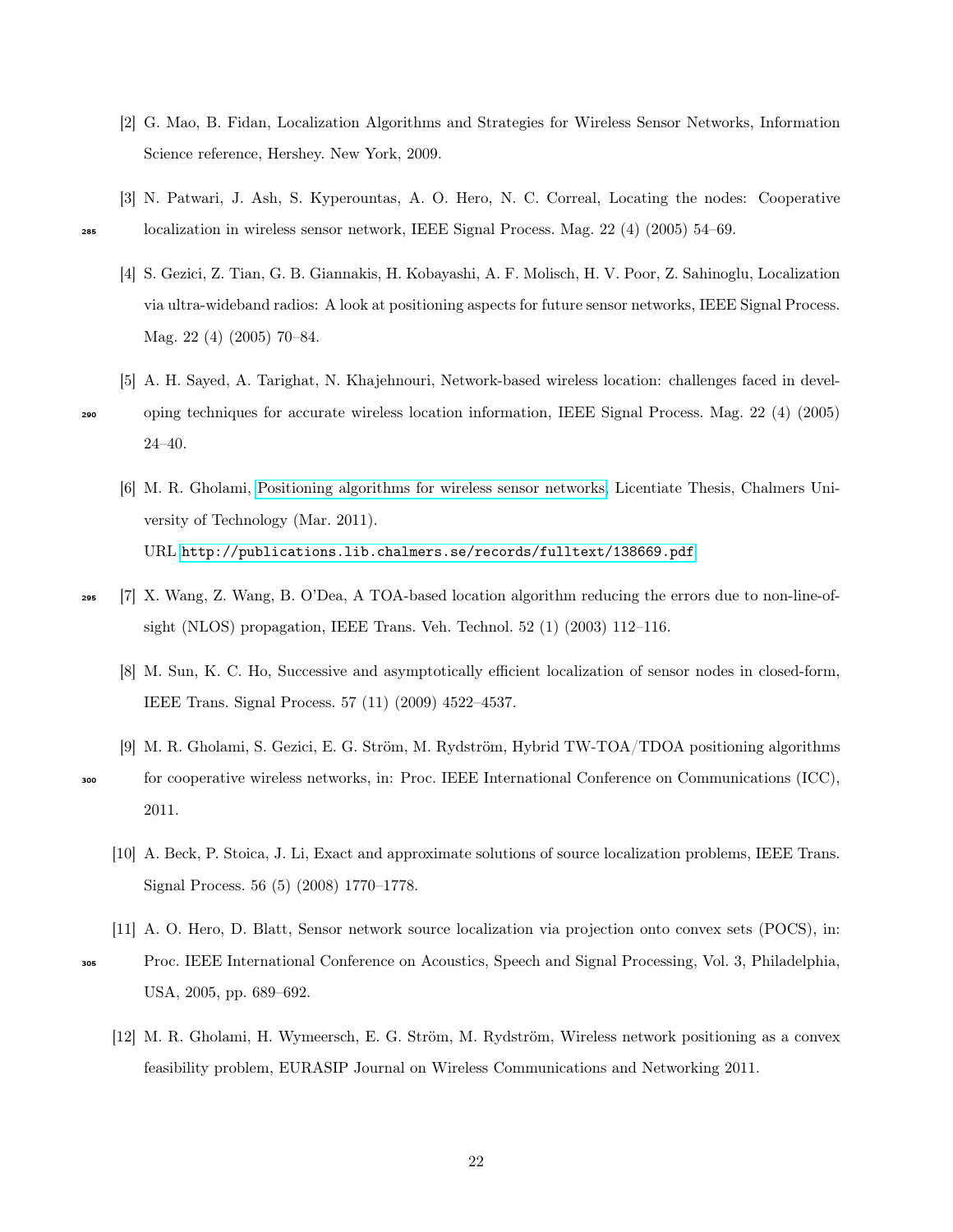<span id="page-23-0"></span>[13] M. R. Gholami, S. Gezici, E. G. Ström, M. Rydström, A distributed positioning algorithm for coop-

- <span id="page-23-1"></span><sup>310</sup> erative active and passive sensors, in: Proc. IEEE International Symposium on Personal, Indoor and Mobile Radio Communications (PIMRC), 2010.
	- [14] P. Tseng, Second-order cone programming relaxation of sensor network localization, SIAM J. Optim. 18 (1) (2007) 156–185.
- <span id="page-23-4"></span><span id="page-23-3"></span><span id="page-23-2"></span>[15] P. Biswas, T.-C. Lian, T.-C. Wang, Y. Ye, Semidefinite programming based algorithms for sensor <sup>315</sup> network localization, ACM Trans. Sens. Netw. 2 (2) (2006) 188–220.
	- [16] J. Nie, Sum of squares method for sensor network localization, Comput. Optim. Appl. 43 (2009) 151–179.
	- [17] E. Xu, Z. Ding, S. Dasgupta, Reduced complexity semidefinite relaxation algorithms for source localization based on time difference of arrival, IEEE Transactions on Mobile Computing 10 (9) (2011) 1276–1282.
- <span id="page-23-6"></span><span id="page-23-5"></span><sup>320</sup> [18] E. Xu, Z. Ding, S. Dasgupta, Source localization in wireless sensor networks from signal time-of-arrival measurements, IEEE Transactions on Signal Processing 59 (6) (2011) 2887–2897.
	- [19] E. Serpedin, Q. M. Chaudhari, Synchronization in wireless sensor networks: Parameter estimation, performance benchmarks and protocols, New York, NY, USA: Cambridge University Press, 2009.
	- [20] Q. M. Chaudhari, E. Serpedin, K. Qaraqe, Some improved and generalized estimation schemes for clock
- <span id="page-23-8"></span><span id="page-23-7"></span><sup>325</sup> synchronization of listening nodes in wireless sensor networks, IEEE Trans. Commun. 58 (1) (2010) 63–67.
	- [21] S. Wanlu, E. G. Ström, F. Brännström, Long-term clock synchronization in wireless sensor networks with arbitrary delay distributions, in: IEEE Global Telecommunications Conference, 2012.
- <span id="page-23-10"></span><span id="page-23-9"></span>[22] Q. Chaudhari, E. Serpedin, J. Kim, Energy-efficient estimation of clock offset for inactive nodes in <sup>330</sup> wireless sensor network, IEEE Trans. Inf. Theory 56 (1) (2010) 582–596.
	- [23] Y.-C. Wu, Q. Chaudhari, E. Serpedin, Clock synchronization of wireless sensor networks, IEEE Signal Process. Mag. 28 (1) (2011) 124–138.
	- [24] J. Zheng, Y. Wu, Joint time synchronization and localization of an unknown node in wireless sensor networks, IEEE Trans. Signal Process. 58 (3) (2010) 1309–1320.
- <span id="page-23-12"></span><span id="page-23-11"></span><sup>335</sup> [25] X. Cheng, A. Thaeler, G. Xue, D. Chen, TPS: A time-based positioning scheme for outdoor wireless sensor networks, in: IEEE INFOCOM 2004, Vol. 4, 2004, pp. 2685–2696.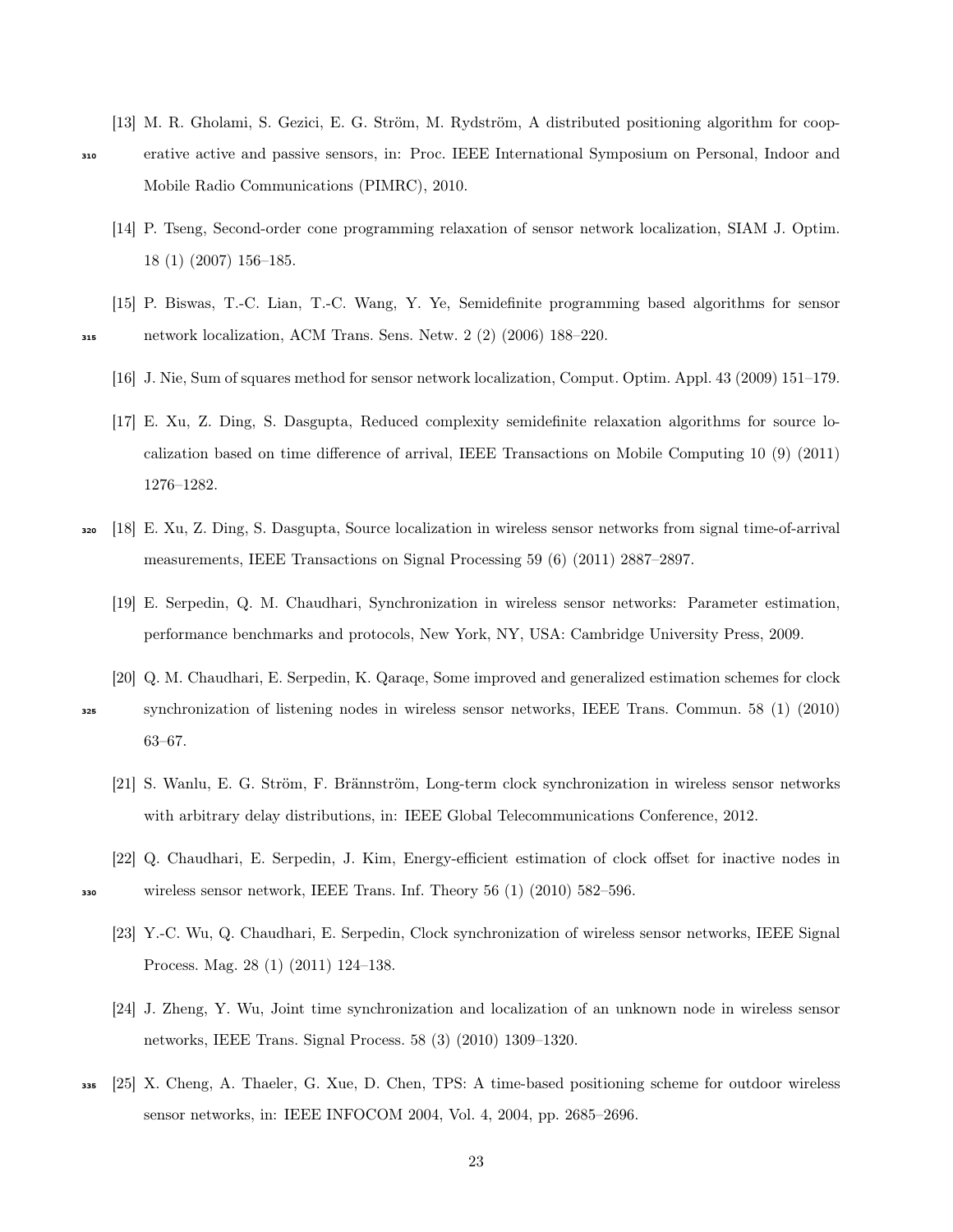- <span id="page-24-0"></span>[26] M. R. Gholami, S. Gezici, E. G. Ström, TDOA based positioning in the presence of unknown clock skew, IEEE Trans. Commun. 61 (6) (2013) 2522–2534.
- <span id="page-24-2"></span><span id="page-24-1"></span>[27] M. R. Gholami, S. Gezici, E. G. Ström, M. Rydström, Positioning algorithms for cooperative networks <sup>340</sup> in the presence of an unknown turn-around time, in: SPAWC, 2011, pp. 166–170.
	- [28] M. R. Gholami, S. Gezici, E. G. Ström, Improved position estimation using hybrid TW-TOA and TDOA in cooperative networks, IEEE Trans. Signal Process. 60 (7) (2012) 3770–3785.
	- [29] Y. Wang, X. Ma, G. Leus, Robust time-based localization for asynchronous networks, IEEE Trans. Signal Process. 59 (9) (2011) 4397–4410.
- <span id="page-24-5"></span><span id="page-24-4"></span><span id="page-24-3"></span><sup>345</sup> [30] M. R. Gholami, S. Dwivedi, M. Jansson, P. Händel, Ranging without time stamps exchanging, in: IEEE International Conference on Acoustics, Speech and Signal Processing (ICASSP), 2015, pp. 3981–3985.
	- [31] A. De Angelis, G. De Angelis, P. Carbone, Using Gaussian-uniform mixture models for robust timeinterval measurement, IEEE Transactions on Instrumentation and Measurement 64 (12) (2015) 3545– 3554.
- <span id="page-24-7"></span><span id="page-24-6"></span><sup>350</sup> [32] L. Rui, S. Chen, K. C. Ho, Anchor nodes refinement in joint localization and synchronization of a sensor node, in: IEEE International Conference on Acoustics, Speech and Signal Processing (ICASSP), 2015, pp. 2834–2838.
	- [33] Z. Sahinoglu, Improving range accuracy of IEEE 802.15.4a radios in the presence of clock frequency offsets, IEEE Commun. Lett. 15 (2) (2011) 244–246.
- <span id="page-24-9"></span><span id="page-24-8"></span><sup>355</sup> [34] S. Gezici, Z. Sahinoglu, Enhanced position estimation via node cooperation, in: Proc. IEEE International Conference on Communications (ICC), 2010.
	- [35] M. R. Gholami, S. Gezici, E. G. Ström, Range based sensor node localization in the presence of unknown clock skews, in: Proc. IEEE International Conference on Acoustics, Speech and Signal Processing, 2013, pp. 4046–4050.
- <span id="page-24-11"></span><span id="page-24-10"></span><sup>360</sup> [36] M. R. Gholami, S. Gezici, E. G. Ström, A concave-convex procedure for TDOA based positioning, IEEE Communications Letters 17 (2013) 765–768.
	- [37] D. Dardari, A. Conti, U. Ferner, A. Giorgetti, M. Win, Ranging with ultrawide bandwidth signals in multipath environments, Proceedings of the IEEE 97 (2009) 404–426.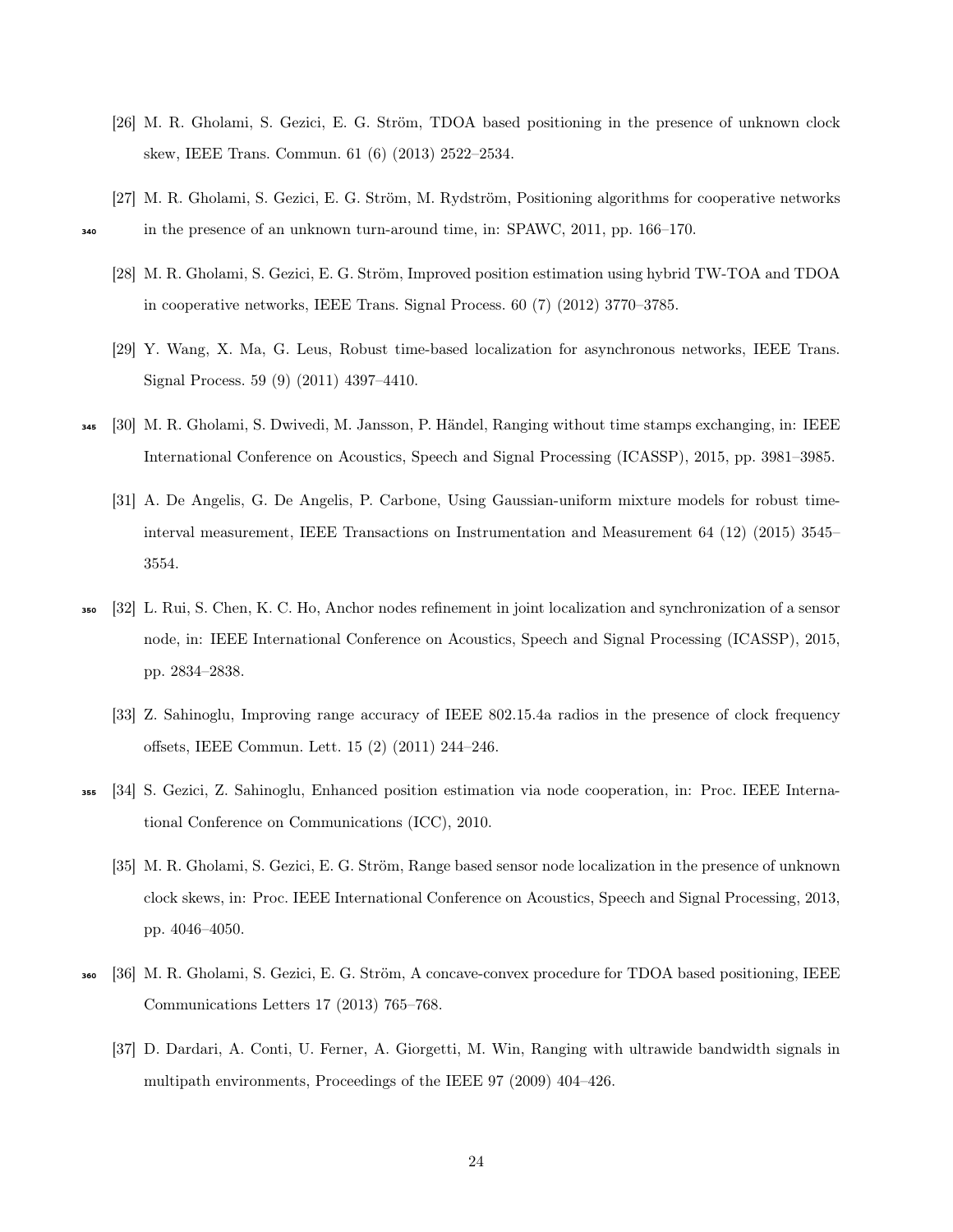- <span id="page-25-0"></span>[38] M. R. Gholami, H. Wymeersch, E. G. Ström, M. Rydström, Robust distributed positioning algorithms for cooperative networks, in: SPAWC, 2011, pp. 156–160.
- 
- <span id="page-25-1"></span>[39] R. Kim, T. Nagayama, H. Jo, B. Spencer Jr, Preliminary study of low-cost GPS receivers for time synchronization of wireless sensors, in: SPIE Smart Structures and Materials+ Nondestructive Evaluation and Health Monitoring, 2012, pp. 83451A–83451A.
- <span id="page-25-3"></span><span id="page-25-2"></span>[40] D. C. Ganskopp, D. D. Johnson, GPS error in studies addressing animal movements and activities, <sup>370</sup> Rangeland Ecology & Management 60 (4) (2007) 350–358.
	- [41] S. M. Kay, Fundamentals of Statistical Signal Processing: Estimation theory, Englewood Cliffs, NJ: Prentice-Hall, 1993.
	- [42] K. Anstreicher, H. Wolkowicz, On lagrangian relaxation of quadratic matrix constraints, SIAM Journal on Matrix Analysis and Applications 22 (1) (2000) 41–55.
- <span id="page-25-6"></span><span id="page-25-5"></span><span id="page-25-4"></span><sup>375</sup> [43] Y. Ye, S. Zhang, New results on quadratic minimization, SIAM Journal on Optimization 14 (1) (2003) 245–267.
	- [44] A. Beck, Y. C. Eldar, Strong duality in nonconvex quadratic optimization with two quadratic constraints, SIAM Journal on Optimization 17 (3) (2006) 844–860.
- <span id="page-25-10"></span><span id="page-25-9"></span><span id="page-25-8"></span><span id="page-25-7"></span>[45] J. J. More, Generalization of the trust region problem, Optimization Methods and Software 2 (1993) 380  $189-209$ .
	- [46] D. Sorensen, Newton's method with a model trust region modification, SIAM J. Numer. Anal. 19 (2) (1982) 409–426.
	- [47] S. Boyd, L. Vandenberghe, Convex Optimization, Cambridge University Press, 2004.
	- [48] M. R. Gholami, [Wireless sensor network positioning techniques,](http://publications.lib.chalmers.se/records/fulltext/185092/185092.pdf) Ph.D. thesis, Chalmers (Nov. 2013).
	- URL <http://publications.lib.chalmers.se/records/fulltext/185092/185092.pdf>
	- [49] R. Horst, N. V. Thoai, DC programming: Overview, Journal of Optimization Theory and Applications 103 (1999) 1–43.
	- [50] T. D. Quoc, M. Diehl, Sequential convex programming methods for solving nonlinear optimization problems with DC constraints, arXiv preprint arXiv:1107.5841.
- <span id="page-25-13"></span><span id="page-25-12"></span><span id="page-25-11"></span><sup>390</sup> [51] A. Ben-Tal, A. Nemirovski, [Lectures on modern convex optimization](http://www2.isye.gatech.edu/~nemirovs/Lect_ModConvOpt.pdf) (2012). URL [http://www2.isye.gatech.edu/~nemirovs/Lect\\_ModConvOpt.pdf](http://www2.isye.gatech.edu/~nemirovs/Lect_ModConvOpt.pdf)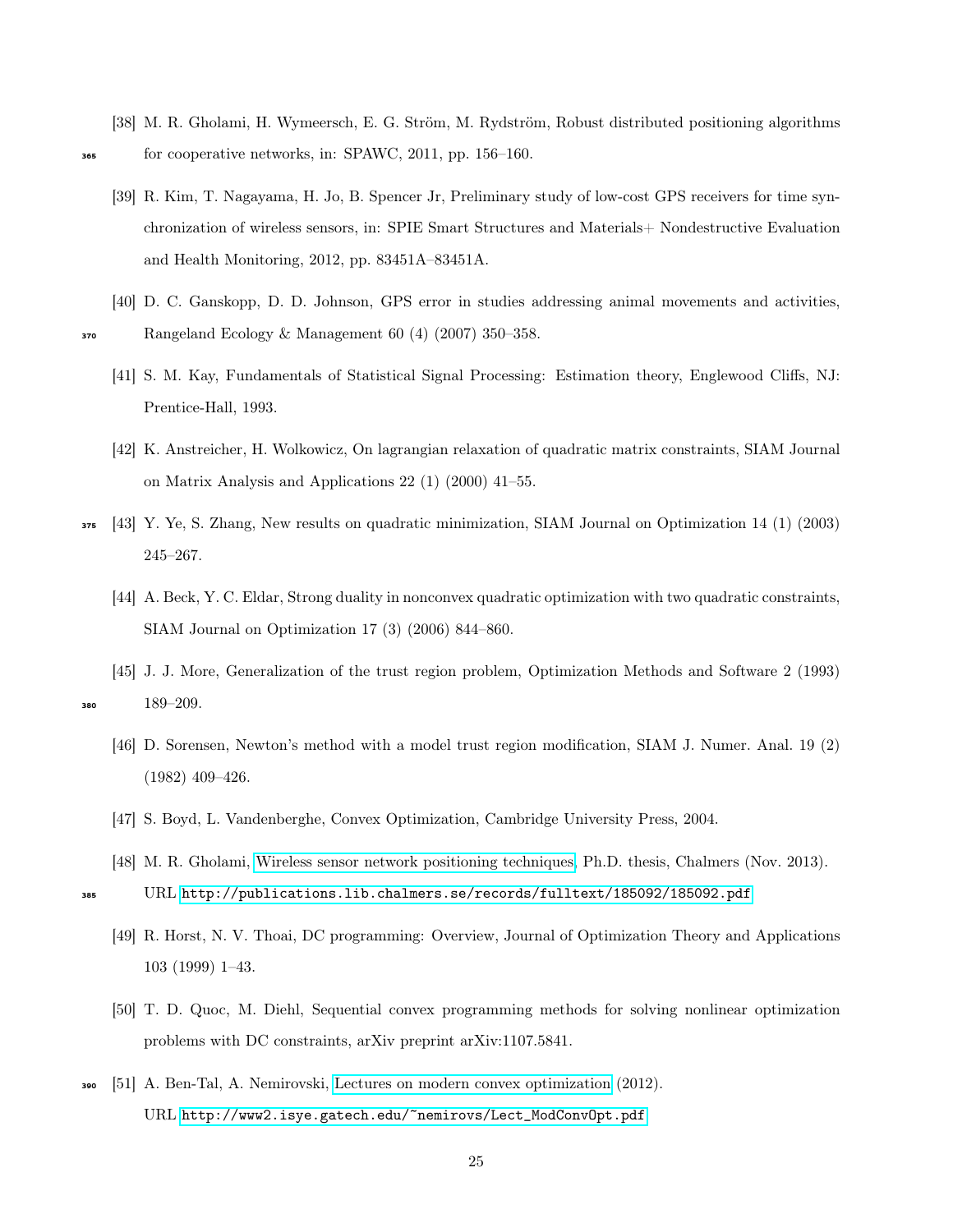<span id="page-26-0"></span>

| Method                                         | Complexity                                 |
|------------------------------------------------|--------------------------------------------|
| MLE (GN initialized with good initial points)  | $O(k_{\rm mle} K^2 N^3)$                   |
| AMLE (GN initialized with good initial points) | $O(k_{\text{amle}}(KN)^2)$                 |
| CCCP-SOCP                                      | $O(k_{\rm cccp}(KN)^{3.5}\log 1/\epsilon)$ |
| LLS                                            | O(KN)                                      |
| EGTR.                                          | $O(k_{\rm sq}KN)$                          |

Table 1: Complexity of different approaches.

Table 2: Running time of Different Algorithms.

| Method      | Time (ms) |
|-------------|-----------|
| AMLE        | 32        |
| <b>MLE</b>  | 317       |
| LLS         | 0.74      |
| <b>EGTR</b> | 6.2       |
| CCCP-SOCP   | 976       |

- <span id="page-26-2"></span><span id="page-26-1"></span>[52] M. Grant, S. Boyd, [CVX: Matlab software for disciplined convex programming, version 1.21](http://cvxr.com/cvx) (Feb. 2011). URL <http://cvxr.com/cvx>
- <span id="page-26-3"></span>[53] M. Rydström, Algorithms and models for positioning and scheduling in wireless sensor networks, Ph.D.

<span id="page-26-4"></span>

- <sup>395</sup> thesis, Chalmers University of Technology (2008).
	- [54] A. Urruela, [Signal processing techniques for wireless locationing,](http://spcom.upc.edu/documents/T_2006_urruela.pdf) Ph.D. thesis, Technical University of Catalonia (2006).

URL [http://spcom.upc.edu/documents/T\\_2006\\_urruela.pdf](http://spcom.upc.edu/documents/T_2006_urruela.pdf)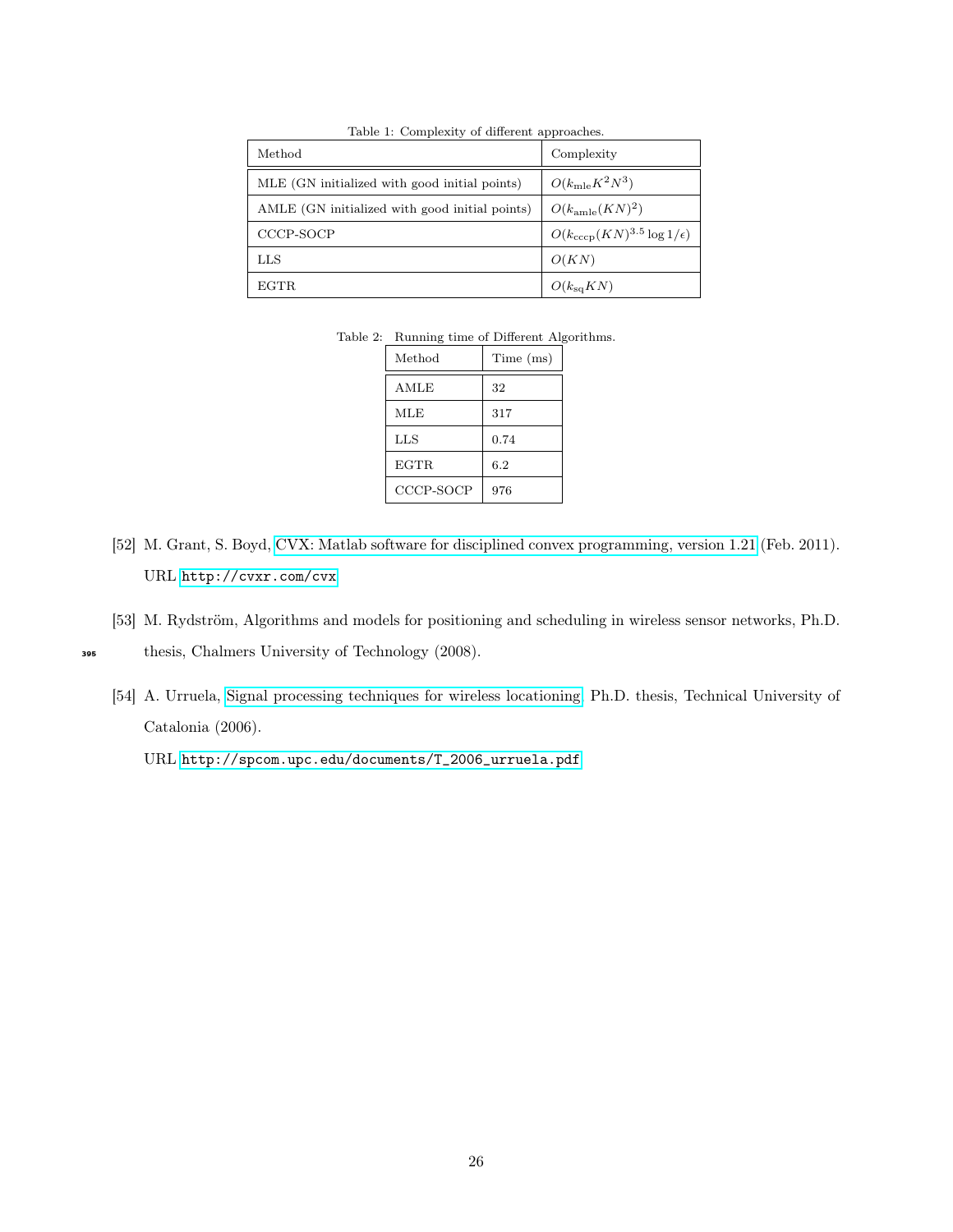

<span id="page-27-0"></span>Figure 1: The RMSE of different approaches for  $K = 2$  for (a) five reference nodes, (b) six reference nodes, (c) seven reference nodes, and (d) eight reference nodes.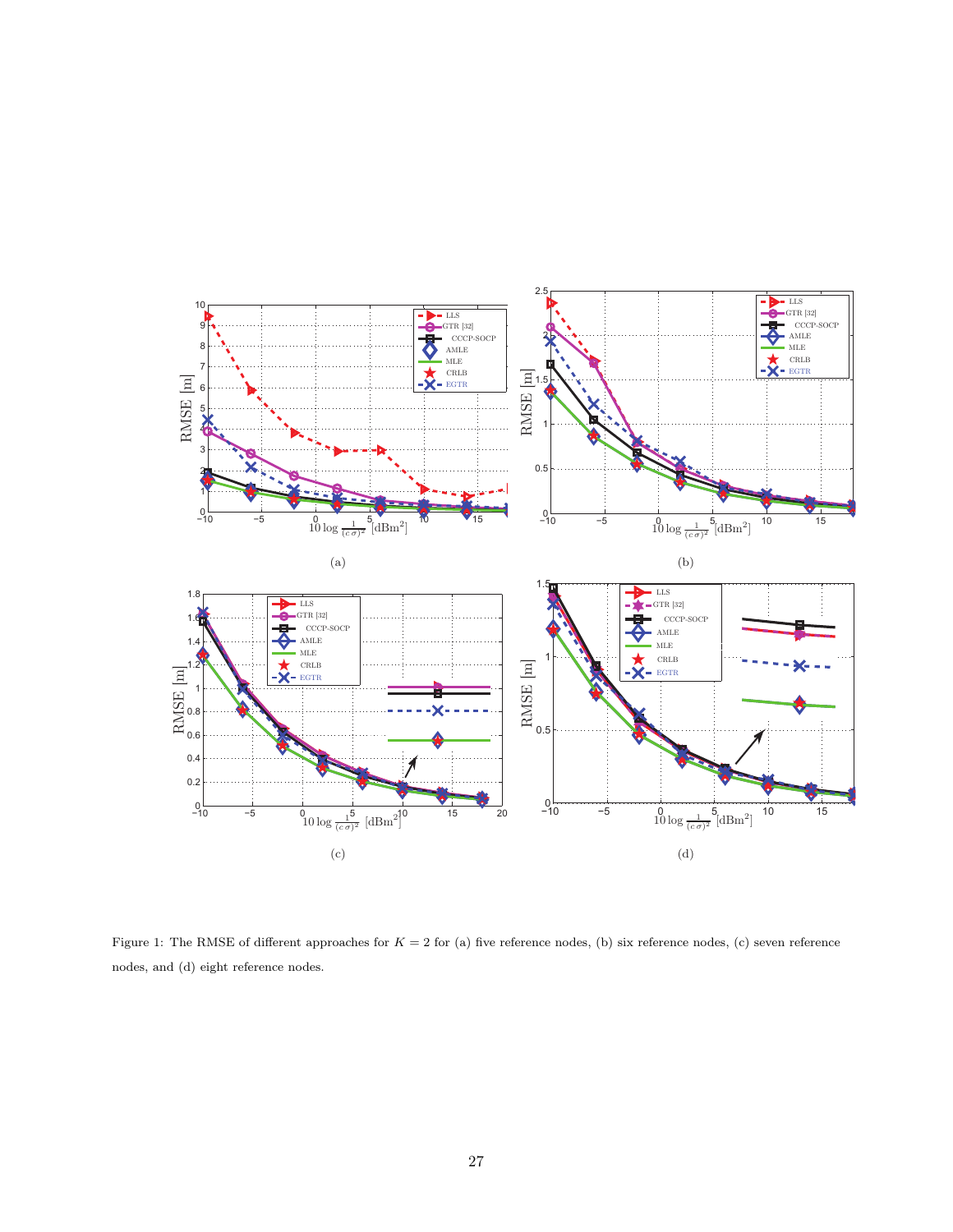

<span id="page-28-0"></span>Figure 2: The RMSE of difference approaches for NLOS conditions  $(K = 2)$  for (a) five reference nodes and (b) six reference nodes.



<span id="page-28-1"></span>Figure 3: Convergence of proposed approaches for 50 random initializations for  $c\sigma = 10$  and  $K = 2$  for (a) 6 reference nodes, (b) 8 reference nodes.